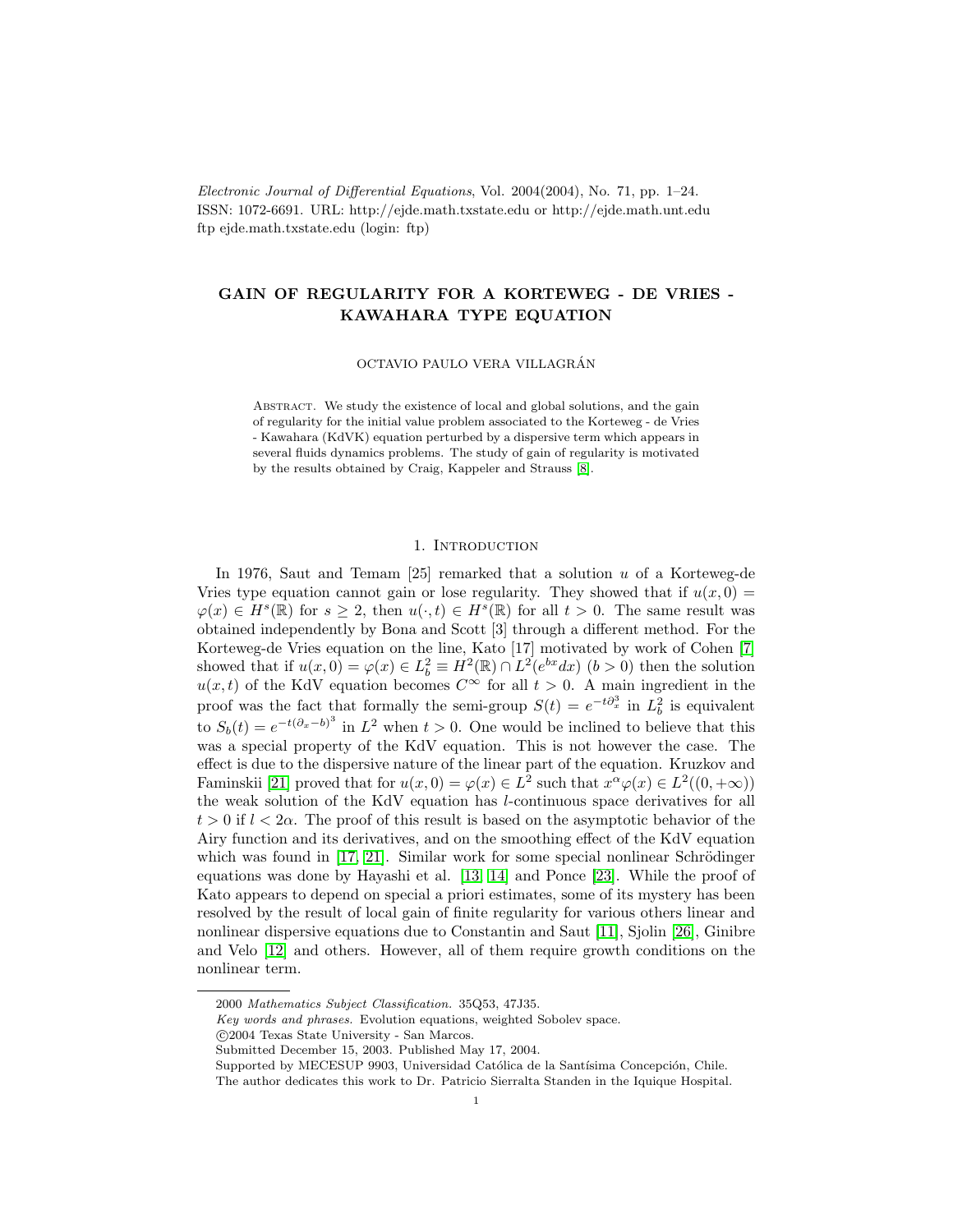All the physically significant dispersive equations and systems known to us have linear parts displaying this local smoothing property. To mention only a few, the KdV, Benjamin-Ono, intermediate long wave, various Boussinesq, and Schrödinger equations are included. Continuing with the idea of Craig, Kappeler and Strauss [\[10\]](#page-22-2) we study a equation of Korteweg - de Vries - Kawahara type (KdVK) which appears in fluids dynamics (see [\[24\]](#page-23-8) and references therein).

<span id="page-1-0"></span>
$$
u_t + \eta u_{xxxx} + u_{xxx} + uu_x = 0 \tag{1.1}
$$

with  $-\infty < x < +\infty$ ,  $t > 0$  and  $\eta \in \mathbb{R}$ . It is shown that  $C^{\infty}$  solutions  $u(x, t)$  are obtained for all  $t > 0$  if the initial data  $u(x, 0)$  decays faster than polynomially on  $\mathbb{R}^+ = \{x \in \mathbb{R} : x > 0\}$  and has certain initial Sobolev regularity. In section three we prove the main inequality. In section 4 we prove an important a priori estimate. In section 5 we prove a basic local-in-time existence and uniqueness theorem. In section 6 we prove a basic global existence theorem. In section 7 we develop a series of estimates for solutions of equation [\(1.1\)](#page-1-0) in weighted Sobolev norms. These provide a starting point for the a priori gain of regularity. In section 8 we prove the following theorem.

**Theorem 1.1.** Let  $T > 0$  and  $u(x, t)$  be a solution of [\(1.1\)](#page-1-0) in the region  $\mathbb{R} \times [0, T]$ such that

$$
u \in L^{\infty}([0, T]; H^5(W_{0L0}))
$$
\n(1.2)

for some  $L \geq 2$  and all  $\sigma > 0$ . Then

 $u \in L^{\infty}([0,T]; H^{5+l}(W_{\sigma,L-l,l}))\bigcap L^{2}([0,T]; H^{6+l}(W_{\sigma,L-l,l})\cap H^{7+l}(W_{\sigma,L-l-1,l}))$ for all  $0 \leq l \leq L-1$ .

### 2. Preliminaries

We consider the initial-value problem

$$
u_t + \eta u_{xxxx} + u_{xxx} + uu_x = 0 \tag{2.1}
$$

with  $-\infty < x < +\infty$ ,  $t \in [0,T]$ , T an arbitrary positive time, and  $\eta \in \mathbb{R}$  is a constant.

As a notation, we use  $\partial = \partial/\partial x$ ,  $\partial_t = \partial/\partial t$  and  $u_j = \partial^j u$ ,  $\partial_j = \partial/\partial u_j$ . **Definition.** A function  $\xi(x, t)$  belongs to the weight class  $W_{\sigma i k}$  if it is a positive

 $C^{\infty}$  function on  $\mathbb{R} \times [0, T], \xi_x > 0$  and there are constant  $c_j, 0 \le j \le 5$  such that

$$
0 < c_1 \le t^{-k} e^{-\sigma x} \xi(x, t) \le c_2 \quad \forall x < -1, \ 0 < t < T,\tag{2.2}
$$

$$
0 < c_3 \le t^{-k} x^{-i} \xi(x, t) \le c_4 \quad \forall x > 1, \ 0 < t < T,\tag{2.3}
$$

$$
(t|\xi_t| + |\partial^j \xi|) / \xi \le c_5 \quad \forall (x, t) \in \mathbb{R} \times [0, T], \forall j \in \mathbb{Z}^+.
$$
 (2.4)

We remark that, we will always consider  $\sigma \geq 0$ ,  $i \geq 1$  and  $k \geq 0$ . For example, let

<span id="page-1-2"></span><span id="page-1-1"></span>
$$
\xi(x) = \begin{cases} 1 + e^{-1/x} & \text{for } x > 0 \\ 1 & \text{for } x \le 0 \end{cases}
$$

then  $\xi \in W_{0i0}$ .

**Definition.** Let s be a positive integer. We define the space

$$
Hs(W\sigma ik) = \{v : \mathbb{R} \to \mathbb{R} : ||v||^2 = \sum_{j=0}^{s} \int_{-\infty}^{+\infty} |\partial^j v(x)|^2 \xi(x, \cdot) dx < +\infty\}
$$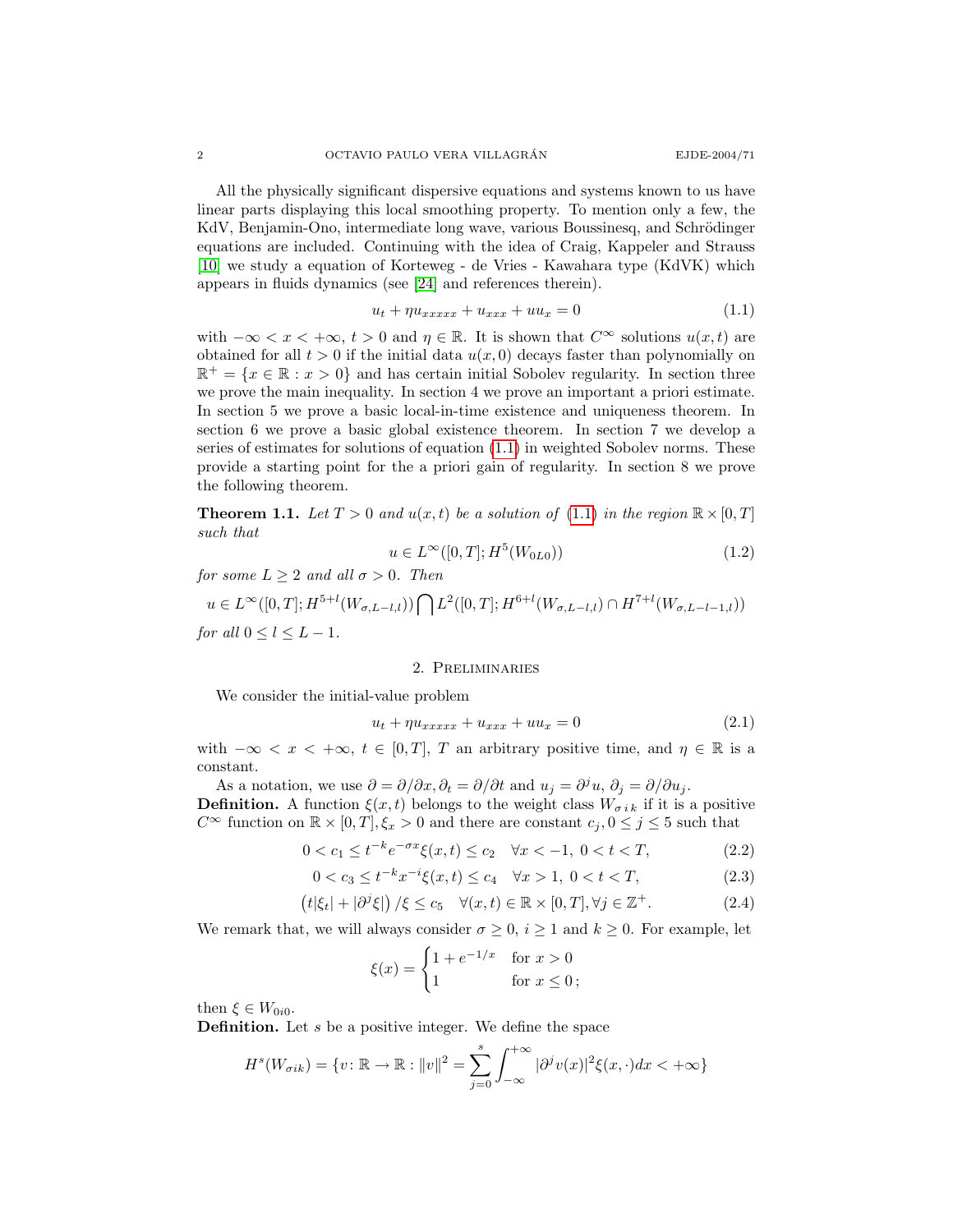with  $\xi \in W_{\sigma ik}$  fixed. Note that  $H^s(W_{\sigma ik})$  depends on t because  $\xi = \xi(x, t)$ .

<span id="page-2-2"></span>**Lemma 2.1** ([\[6\]](#page-22-3)). For  $\xi \in W_{\sigma i0}$  and  $\sigma \geq 0$ ,  $i \geq 0$ , there exists a constant  $c > 0$ such that, for  $u \in H^1(W_{\sigma i0}),$ 

$$
\sup_{x \in \mathbb{R}} |\xi u^2| \le c \int_{-\infty}^{+\infty} (|u|^2 + |\partial u|^2) \xi dx
$$

**Definition.** For fixed  $\xi \in W_{\sigma ik}$ , we define the spaces

$$
L^{2}([0, T]; H^{s}(W_{\sigma ik})) = \{v(x, t) : |||v|||^{2} = \int_{0}^{T} ||v(\cdot, t)||^{2} dt < +\infty\}
$$
  

$$
L^{\infty}([0, T]; H^{s}(W_{\sigma ik})) = \{v(x, t) : |||v|||_{\infty} = \operatorname*{ess\,sup}_{t \in [0, T]} ||v(\cdot, t)|| < +\infty\},
$$

where s is a positive integer. Note that The usual Sobolev space  $H^s(\mathbb{R})$  is  $H^s(W_{000})$ , i.e., without weight.

We shall derive the a priori estimates assuming that the solution is  $C^{\infty}$ , bounded as  $x \to -\infty$ , and rapidly decreasing together with all of its derivatives as  $x \to +\infty$ . We consider the following KdVK equation

<span id="page-2-0"></span>
$$
u_t + \eta u_5 + u_3 + u u_1 = 0 \tag{2.5}
$$

with  $\eta \in \mathbb{R}$  constant. This equation will be studied for  $-\infty < x < +\infty$ ,  $t \in [0,T]$ with  $T$  an arbitrary positive time.

# 3. Main Inequality

<span id="page-2-1"></span>**Lemma 3.1.** Let  $u$  be a solution to  $(2.5)$  with enough Sobolev regularity (for instance,  $u \in H^N(\mathbb{R}), N \ge \alpha + 5$ , then

$$
\partial_t \int_{\mathbb{R}} \xi u_\alpha^2 dx + \int_{\mathbb{R}} \mu_1 u_{\alpha+1}^2 dx + \int_{\mathbb{R}} \mu_2 u_{\alpha+2}^2 dx + \int_{\mathbb{R}} \theta u_\alpha^2 dx + \int_{\mathbb{R}} R_\alpha dx \le 0
$$

with

$$
\mu_1 = -c_5(5\eta + 3)\xi \quad \text{for} \quad \eta < -3/5 \quad (\text{Natural Condition})
$$
\n
$$
\mu_2 = -5\eta \partial \xi
$$
\n
$$
\theta = -\xi_t - \eta \partial^5 \xi - \partial^3 \xi - \partial(\xi u)
$$
\n
$$
R_\alpha = O(u_\alpha, \dots)
$$

*Proof.* Taking  $\alpha$ -derivatives of [\(2.5\)](#page-2-0) (for  $\alpha \geq 3$ ) over  $x \in \mathbb{R}$ 

$$
\partial_t u_\alpha + \eta u_{\alpha+5} + u_{\alpha+3} + uu_{\alpha+1} + R_\alpha(u_\alpha, u_{\alpha-1}, \dots) = 0 \tag{3.1}
$$

Multiply this equation by  $2\xi u_\alpha$  and, integrate over  $x \in \mathbb{R}$  to have

$$
2\int_{\mathbb{R}} \xi u_{\alpha} \partial_t u_{\alpha} dx + 2\eta \int_{\mathbb{R}} \xi u_{\alpha} u_{\alpha+5} dx + 2 \int_{\mathbb{R}} \xi u_{\alpha} u_{\alpha+3} dx
$$

$$
+ 2 \int_{\mathbb{R}} \xi u u_{\alpha} u_{\alpha+1} dx + 2 \int_{\mathbb{R}} \xi u_{\alpha} R_{\alpha} dx = 0
$$

Integrating by parts,

$$
\partial_t \int_{\mathbb{R}} \xi u_\alpha^2 dx + \int_{\mathbb{R}} (5\eta \partial^3 \xi + 3\partial \xi) u_{\alpha+1}^2 dx
$$

$$
+ \int_{\mathbb{R}} -5\eta \partial \xi u_{\alpha+2}^2 dx + \int_{\mathbb{R}} \theta u_\alpha^2 dx + \int_{\mathbb{R}} R_\alpha dx = 0
$$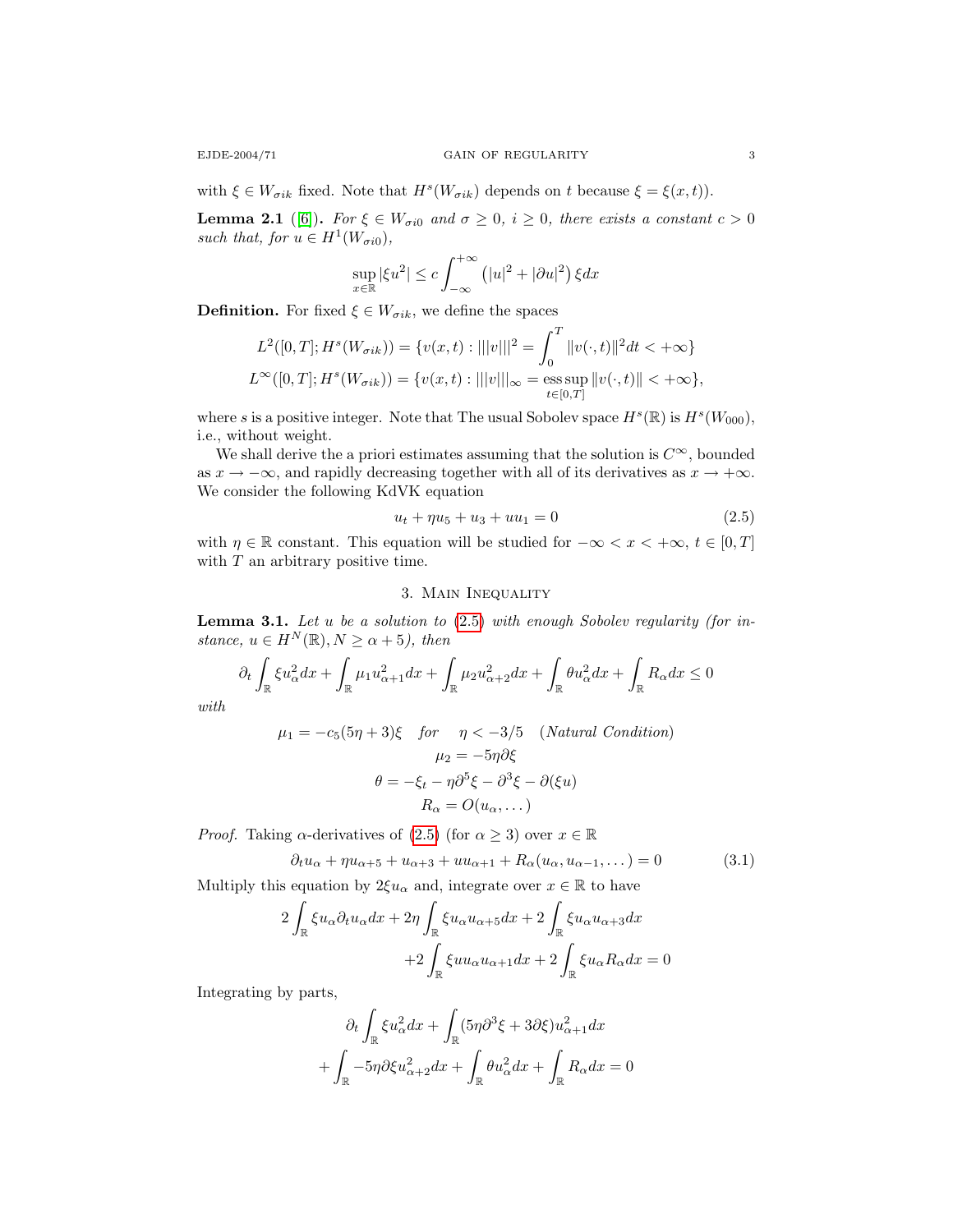$\Box$ 

with  $\theta = -\xi_t - \eta \partial^5 \xi - \partial^3 \xi - \partial (\xi u)$ . Using [\(2.4\)](#page-1-1), it follows for  $c_5 > 0$  that  $\partial_t$  $\int_{\mathbb{R}} \xi u_\alpha^2 dx - c_5(5\eta+3) \int_{\mathbb{R}} \xi u_{\alpha+1}^2 dx - 5\eta \int_{\mathbb{R}}$  $\int_{\mathbb{R}} \partial \xi u_{\alpha+2}^2 dx + \int$  $\int_{\mathbb{R}} \theta u_{\alpha}^2 dx + \int$  $R_{\alpha}dx \leq 0$ , from where we obtain the main inequality.

$$
\partial_t \int_{\mathbb{R}} \xi u_\alpha^2 dx + \int_{\mathbb{R}} \mu_1 u_{\alpha+1}^2 dx + \int_{\mathbb{R}} \mu_2 u_{\alpha+2}^2 dx + \int_{\mathbb{R}} \theta u_\alpha^2 dx + \int_{\mathbb{R}} R_\alpha dx \le 0 \qquad (3.2)
$$

with

<span id="page-3-0"></span>
$$
\mu_1 = -c_5(5\eta + 3)\xi \quad \text{for } \eta < -3/5 \quad \text{(Natural Condition)}
$$
\n
$$
\mu_2 = -5\eta \partial \xi
$$
\n
$$
\theta = -\xi_t - \eta \partial^5 \xi - \partial^3 \xi - \partial(\xi u)
$$
\n
$$
R_\alpha = O(u_\alpha, \dots)
$$

**Lemma 3.2.** For  $\mu_2 \in W_{\sigma ik}$  an arbitrary weight function and  $\eta < -3/5$ , there exists  $\xi \in W_{\sigma,i+1,k}$  that satisfies

<span id="page-3-3"></span>
$$
\mu_2 = -5\eta \partial \xi \tag{3.3}
$$

Indeed, we have

<span id="page-3-4"></span>
$$
\xi = -\frac{1}{5\eta} \int_{-\infty}^{x} \mu_2(y, t) dy \tag{3.4}
$$

<span id="page-3-1"></span>**Lemma 3.3.** The expression  $R_{\alpha}$  in the inequality of Lemma [3.1](#page-2-1) is a sum of terms of the form

$$
\xi u_{\nu_1} u_{\nu_2} u_{\alpha} \tag{3.5}
$$

where  $1 \leq \nu_1 \leq \nu_2 \leq \alpha$ .

<span id="page-3-2"></span>
$$
\nu_1 + \nu_2 = \alpha + 1 \tag{3.6}
$$

*Proof.* Differentiating [\(2.5\)](#page-2-0) once with respect to x and multiplying by  $2\xi u_1$  we have

$$
2\xi u_1 \partial_t u_1 + 2\eta \xi u_1 u_6 + 2\xi u_1 u_4 + 2\xi u_1 u u_2 + \xi u_1 u_1 u_1 = 0,
$$

where  $R_1 \xi u_1 = \xi u_1 u_1 u_1$ . Taking 2-xderivatives of the equation [\(2.5\)](#page-2-0), and multiplying by  $2\xi u_2$  we have

$$
2\xi u_2 \partial_t u_2 + 2\eta \xi u_2 u_7 + 2\xi u_2 u_5 + 2\xi u_2 u u_3 + 6\xi u_2 u_1 u_2 = 0
$$

where  $R_2 \xi u_2 = 6\xi u_1 u_2 u_2$ . Taking 3-xderivatives of the equation [\(2.5\)](#page-2-0), and multiplying by  $2\xi u_3$  we have

 $2\xi u_3\partial_t u_3 + 2\eta \xi u_3u_8 + 2\xi u_3u_6 + 2\xi u_3uu_4 + 8\xi u_3u_1u_3 + 6\xi u_3u_2u_2 = 0$ 

where  $R_3\xi u_3 = 8\xi u_1u_3u_3 + 6\xi u_2u_2u_3$ . Taking 4-xderivatives of [\(2.5\)](#page-2-0), and multiplying by  $2\xi u_4$  we have

$$
2\xi u_4 \partial_t u_4 + 2\eta \xi u_4 u_9 + 2\xi u_4 u_7 + 2\xi u_4 u u_5 + 10\xi u_4 u_1 u_4 + 20\xi u_4 u_2 u_3 = 0
$$

where  $R_4 \xi u_4 = 10 \xi u_1 u_4 u_4 + 20 \xi u_2 u_3 u_4$ . Taking 5-xderivatives of [\(2.5\)](#page-2-0), and multiplying by  $2\xi u_5$  we have

 $2\xi u_5\partial_t u_5 + 2\eta \xi u_5u_{10} + 2\xi u_5u_8 + 2\xi u_5u_6 + 12\xi u_5u_1u_5 + 30\xi u_5u_2u_4 + 20\xi u_5u_3u_3 = 0$ 

where  $R_5 \xi u_5 = 12\xi u_1 u_5 u_5 + 30\xi u_2 u_4 u_5 + 20\xi u_3 u_3 u_5$ . Throw away the first terms in each derivative and the result follows.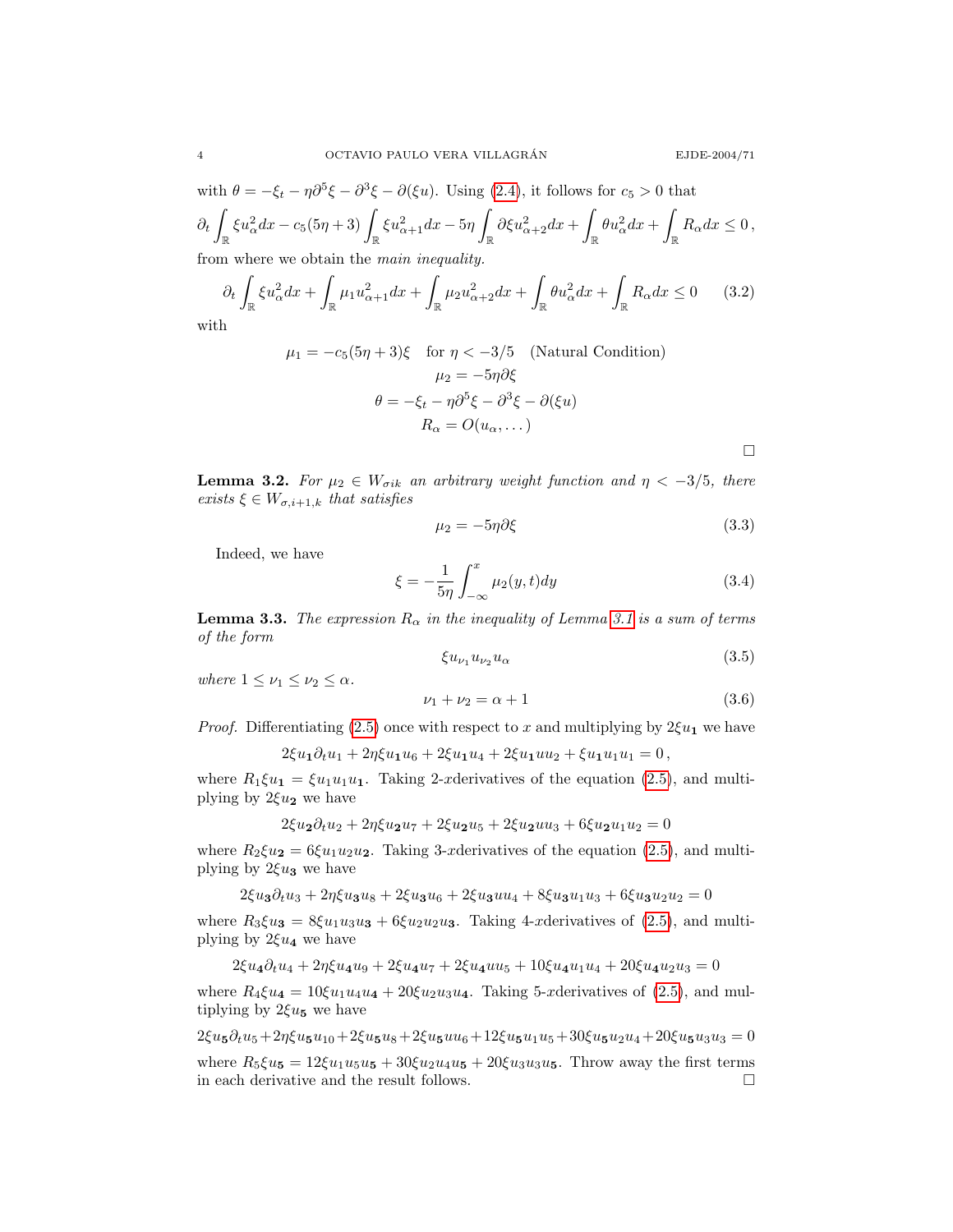#### EJDE-2004/71 GAIN OF REGULARITY 5

#### <span id="page-4-0"></span>4. An a priori estimate

We show a fundamental a priori estimate used for a basic local-in-time existence theorem. We construct a mapping  $Z : L^{\infty}([0,T]; H^s(\mathbb{R})) \to L^{\infty}([0,T]; H^s(\mathbb{R}))$ with the following property: Given  $u^{(n)} = Z(u^{(n-1)})$  and  $||u^{(n-1)}||_s \leq c_0$  then  $||u^{(n)}||_{s} \leq c_0$ , where s and  $c_0 > 0$  are constants. This property tells us, in fact, that  $Z : \mathbb{B}_{c_0}(0) \to \mathbb{B}_{c_0}(0)$  where  $\mathbb{B}_{c_0}(0) = \{v(x,t); ||v(\cdot,t)||_s \leq c_0\}$  is a ball in  $L^{\infty}([0,T]; H^s(\mathbb{R}))$ . To guarantee this property, we will appeal to an a priori estimate which is the main object of this section. Differentiating [\(2.5\)](#page-2-0) four times leads to

<span id="page-4-2"></span>
$$
\partial_t u_4 + \eta u_9 + u_7 + u u_5 + 5u_1 u_4 + 10u_2 u_3 = 0 \tag{4.1}
$$

<span id="page-4-1"></span>Let  $u = \wedge v$  where  $\wedge = (I - \partial^4)^{-1}$ . Then  $\partial_t u_4 = -v_t + u_t$  by replacing in [\(4.1\)](#page-4-0) we have

$$
-v_t+\eta\wedge v_9+\wedge v_7+\wedge v\wedge v_5+5\wedge v_1\wedge v_4+10\wedge v_2\wedge v_3-[\eta\wedge v_5+\wedge v_3-\wedge v\wedge v_1]=0\eqno(4.2)
$$

The  $(4.2)$  is linearized by substituting a new variable w in each coefficient;

$$
-v_t + \eta \wedge v_9 + \wedge v_7 + \wedge w \wedge v_5 + 5 \wedge w_1 \wedge v_4 + 10 \wedge w_2 \wedge v_3 - [\eta \wedge v_5 + \wedge v_3 - \wedge w \wedge v_1] = 0 \tag{4.3}
$$

Equation [\(4.3\)](#page-4-2) is a linear equation at each iteration which can be solved in any interval of time in which the coefficients are defined. This equation has the form

<span id="page-4-3"></span>
$$
\partial_t v = \eta \wedge v_9^{(n)} + \wedge v_7^{(n)} + b^{(1)} \wedge v_5^{(n)} + b^{(2)} \wedge v_4^{(n)} + b^{(3)}
$$
(4.4)

<span id="page-4-4"></span>We consider the following lemma that will help us setting up the iteration scheme.

**Lemma 4.1.** Let  $\eta < -3/5$ . Given initial data  $\varphi \in H^{\infty}(\mathbb{R}) = \bigcap_{N \geq 0} H^N(\mathbb{R})$ there exists a unique solution of [\(4.4\)](#page-4-3) where  $b^{(1)} = b^{(1)}(\wedge w)$ ,  $b^{(2)} = b^{(2)}(\wedge w_1)$  and  $b^{(3)} = b^{(3)}(\wedge w_3, \ldots, \wedge w)$  are smooth bounded coefficients with  $w \in H^{\infty}(\mathbb{R})$ . The solution is defined in any time interval in which the coefficients are defined.

*Proof.* Let  $T > 0$  be arbitrary and  $M > 0$  a constant. Let

$$
\mathcal{L} = 2\xi(\partial_t - \eta \wedge \partial^9 - \wedge \partial^7 - b^{(1)} \wedge \partial^5 - b^{(2)} \wedge \partial^4)
$$

where  $0 < c_6 \leq \xi \leq c_7$ . We consider the bilinear form  $B: \mathcal{D} \times \mathcal{D} \mapsto \mathbb{R}$ ,

$$
B(u, v) = \langle u, v \rangle = \int_0^T \int_{\mathbb{R}} e^{-Mt} uv \, dx \, dt
$$

where  $\mathcal{D} = \{u \in C_0^{\infty}(\mathbb{R} \times [0,T]) : u(x,0) = 0\}.$  We have

$$
\int_{\mathbb{R}} \mathcal{L}u \cdot u dx = 2 \int_{\mathbb{R}} \xi u u_t dx - 2\eta \int_{\mathbb{R}} \xi u \wedge u_9 dx - 2 \int_{\mathbb{R}} \xi u \wedge u_7 dx
$$

$$
- 2 \int_{\mathbb{R}} \xi b^{(1)} u \wedge u_5 dx - 2 \int_{\mathbb{R}} \xi b^{(2)} u \wedge u_4 dx
$$

Each term is treated separately. The first term yields

$$
2\int_{\mathbb{R}} \xi u u_t dx = \partial_t \int_{\mathbb{R}} \xi u^2 dx - \int_{\mathbb{R}} \xi_t u^2 dx
$$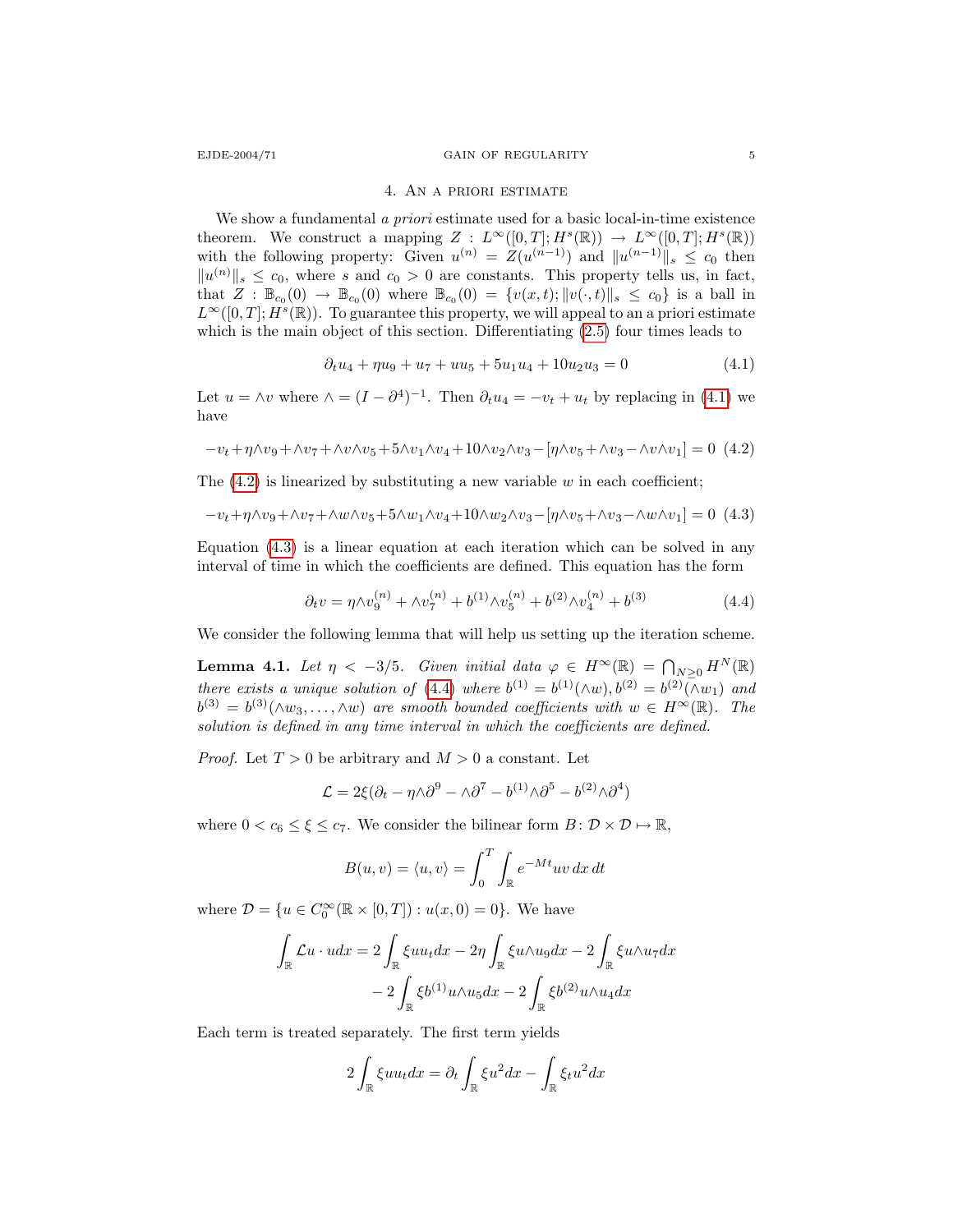In the second term, by integrating by parts we obtain

$$
-2\eta \int_{\mathbb{R}} \xi u \wedge u_9 dx
$$
  
=  $-2\eta \int_{\mathbb{R}} \xi \wedge (I - \partial^4) u \wedge u_9 dx - 2\eta \int_{\mathbb{R}} \xi \wedge u \wedge u_9 dx + 2\eta \int_{\mathbb{R}} \xi \wedge u_4 \wedge u_9 dx$   
=  $\eta \int_{\mathbb{R}} \partial^9 \xi (\wedge u)^2 dx - 9\eta \int_{\mathbb{R}} \partial^7 \xi (\wedge u_1)^2 dx + 27\eta \int_{\mathbb{R}} \partial^5 \xi (\wedge u_2)^2 dx$   
 $-30\eta \int_{\mathbb{R}} \partial^3 \xi (\wedge u_3)^2 dx - \eta \int_{\mathbb{R}} (\partial^5 \xi - 9\partial \xi)(\wedge u_4)^2 dx + 5\eta \int_{\mathbb{R}} \partial^3 \xi (\wedge u_5)^2 dx$   
 $-5\eta \int_{\mathbb{R}} \partial \xi (\wedge u_6)^2 dx.$ 

All the others terms are calculated of the same way. We have

$$
\int_{\mathbb{R}} \mathcal{L}u \cdot u dx
$$
\n
$$
= \partial_{t} \int_{\mathbb{R}} \xi u^{2} dx - \int_{\mathbb{R}} \xi_{t} u^{2} dx + \eta \int_{\mathbb{R}} \partial^{9} \xi (\wedge u)^{2} dx - 9\eta \int_{\mathbb{R}} \partial^{7} \xi (\wedge u_{1})^{2} dx
$$
\n
$$
+ 27\eta \int_{\mathbb{R}} \partial^{5} \xi (\wedge u_{2})^{2} dx - 30\eta \int_{\mathbb{R}} \partial^{3} \xi (\wedge u_{3})^{2} dx - \eta \int_{\mathbb{R}} (\partial^{5} \xi - 9\partial \xi)(\wedge u_{4})^{2} dx
$$
\n
$$
+ 5\eta \int_{\mathbb{R}} \partial^{3} \xi (\wedge u_{5})^{2} dx - 5\eta \int_{\mathbb{R}} \partial \xi (\wedge u_{6})^{2} dx + \int_{\mathbb{R}} \partial^{7} \xi (\wedge u)^{2} dx - 7 \int_{\mathbb{R}} \partial^{5} \xi (\wedge u_{1})^{2} dx
$$
\n
$$
+ 14 \int_{\mathbb{R}} \partial^{3} \xi (\wedge u_{2})^{2} dx - 7 \int_{\mathbb{R}} \partial \xi (\wedge u_{3})^{2} dx - \int_{\mathbb{R}} \partial^{3} \xi (\wedge u_{4})^{2} dx + 3 \int_{\mathbb{R}} \partial \xi (\wedge u_{5})^{2} dx
$$
\n
$$
+ \int_{\mathbb{R}} \partial^{5} (\xi b^{(1)}) (\wedge u)^{2} dx - 5 \int_{\mathbb{R}} \partial^{3} (\xi b^{(1)}) (\wedge u_{1})^{2} dx + 5 \int_{\mathbb{R}} \partial (\xi b^{(1)}) (\wedge u_{2})^{2} dx
$$
\n
$$
- \int_{\mathbb{R}} \partial (\xi b^{(1)}) (\wedge u_{4})^{2} dx - \int_{\mathbb{R}} \partial^{4} (\xi b^{(2)}) (\wedge u)^{2} dx + 4 \int_{\mathbb{R}} \partial^{2} (\xi b^{(2)}) (\wedge u_{1})^{2} dx
$$
\n
$$
- \int_{\mathbb{R}} \xi b^{(2)} (\wedge u_{4})^{2} dx + 2 \int_{\mathbb{R}}
$$

It follows that

$$
\int_{\mathbb{R}} \mathcal{L}u \cdot u dx
$$
\n
$$
= \partial_t \int_{\mathbb{R}} \xi u^2 dx - 5\eta \int_{\mathbb{R}} \partial \xi (\wedge u_6)^2 dx + \int_{\mathbb{R}} (5\eta \partial^3 \xi + 3\partial \xi)(\wedge u_5)^2 dx
$$
\n
$$
+ \int_{\mathbb{R}} (-\eta \partial^5 \xi - \partial^3 \xi + 9\eta \partial \xi - \partial (\xi b^{(1)}) + 2\xi b^{(2)})(\wedge u_4)^2 dx
$$
\n
$$
+ \int_{\mathbb{R}} (-30\eta \partial^3 \xi - 7\partial \xi)(\wedge u_3)^2 dx - \int_{\mathbb{R}} \xi_t u^2 dx
$$
\n
$$
+ \int_{\mathbb{R}} (27\eta \partial^5 \xi + 14\partial^3 \xi + 5\partial^3 (\xi b^{(1)}) - 2\xi b^{(2)})(\wedge u_2)^2 dx
$$
\n
$$
+ \int_{\mathbb{R}} (-9\eta \partial^7 \xi - 7\partial^5 \xi - 5\partial^3 (\xi b^{(1)}) + 4\partial^2 (\xi b^{(2)})) (\wedge u)^2 dx
$$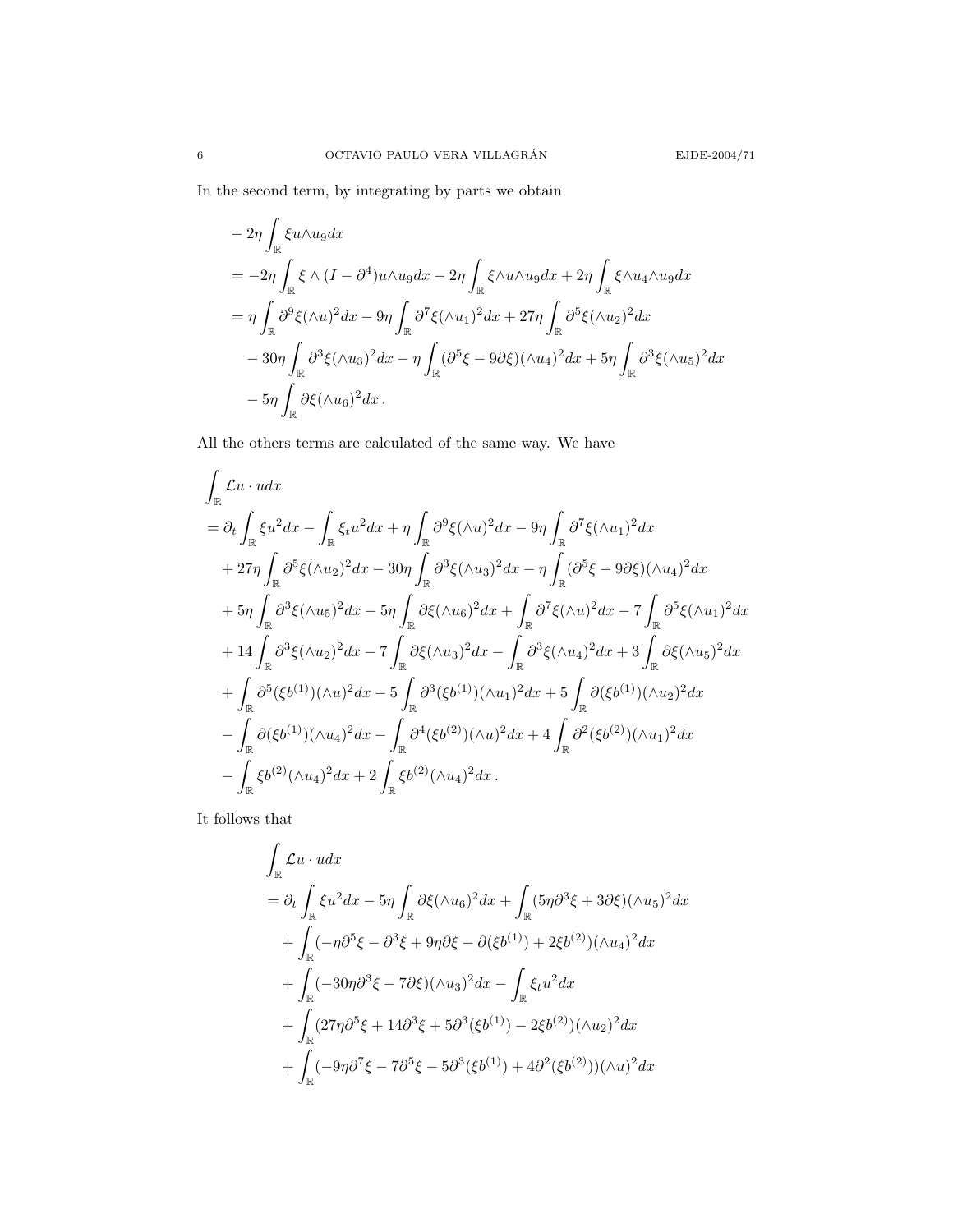Using [\(2.4\)](#page-1-1),  $\wedge u_n = (I - (I - \partial^4)) \wedge u_{n-4} = \wedge u_{n-4} - u_{n-4}$  for *n* positive integer and standard estimates it follows that

$$
\int_{\mathbb{R}} \mathcal{L}u \cdot u dx \ge \partial_t \int_{\mathbb{R}} \xi u^2 dx - c \int_{\mathbb{R}} \xi u^2 dx \tag{4.5}
$$

Multiply this equation by  $e^{-Mt}$ , and integrate with respect to t for  $t \in [0, T]$  and  $u \in \mathcal{D}$ .

$$
\int_0^T \int_{\mathbb{R}} e^{-Mt} \mathcal{L}u \cdot u dx dt
$$
\n
$$
\geq \int_0^T e^{-Mt} (\partial_t \int_{\mathbb{R}} \xi u^2 dx) dt - c \int_0^T \int_{\mathbb{R}} \xi e^{-Mt} u^2 dx dt
$$
\n
$$
= e^{-Mt} \int_{\mathbb{R}} \xi u^2(x, t) dx_0^T + M \int_0^T \int_{\mathbb{R}} \xi e^{-Mt} u^2 dx dt
$$
\n
$$
- c \int_0^T \int_{\mathbb{R}} \xi e^{-Mt} u^2 dx dt
$$
\n
$$
= e^{-MT} \int_{\mathbb{R}} \xi(x, T) u^2(x, T) dx + M \int_0^T \int_{\mathbb{R}} \xi e^{-Mt} u^2 dx dt
$$
\n
$$
- c \int_0^T \int_{\mathbb{R}} \xi e^{-Mt} u^2 dx dt.
$$

Thus

$$
\int_0^T \int_{\mathbb{R}} e^{-Mt} \mathcal{L}u \cdot u dx dt
$$
\n
$$
\geq e^{-MT} \int_{\mathbb{R}} \xi(x, T) u^2(x, T) dx + (M - c) \int_0^T \int_{\mathbb{R}} \xi e^{-Mt} u^2 dx dt
$$
\n
$$
\geq \int_0^T \int_{\mathbb{R}} \xi e^{-Mt} u^2 dx dt
$$

provided M is chosen large enough. Then  $\langle \mathcal{L}u, u \rangle \ge \langle u, u \rangle$ , for all  $u \in \mathcal{D}$ . Let  $\mathcal{L}^* = 2\xi(-\partial_t + \eta \wedge \partial^9 + \wedge \partial^7 + b^{(1)} \wedge \partial^5 - b^{(2)} \wedge \partial^4)$  be the formal adjoint of  $\mathcal{L}$ . Let  $\mathcal{D}^* = \{w \in C_0^\infty(\mathbb{R} \times [0,T]) : w(x,L) = 0\}.$  In the same way we prove that

$$
\langle \mathcal{L}^* w, w \rangle \ge \langle w, w \rangle \quad \forall w \in \mathcal{D}^* \tag{4.6}
$$

From this equation, we have that  $\mathcal{L}^*$  is one-one. Therefore  $\langle \mathcal{L}^* w, \mathcal{L}^* v \rangle$  is an inner product on  $\mathcal{D}^*$ . We denote by X the completion of  $\mathcal{D}^*$  with respect to this inner product. By the Riesz Representation Theorem, there exists a unique solution  $V \in$ X, such that for any  $w \in \mathcal{D}^*, \langle \xi b^{(3)}, w \rangle = \langle \mathcal{L}^* V, \mathcal{L}^* w \rangle$  where we use that  $\xi b^{(3)} \in X$ . Then if  $v = \mathcal{L}^* V$  we have  $\langle v, \mathcal{L}^* w \rangle = \langle \xi b^{(3)}, w \rangle$  or  $\langle \mathcal{L}^* w, v \rangle = \langle w, \xi b^{(3)} \rangle$ . Hence  $v = \mathcal{L}^* V$  is a weak solution of  $\mathcal{L}v = \xi b^{(3)}$  with  $v \in L^2(\mathbb{R} \times [0,T]) \simeq L^2([0,T]; L^2(\mathbb{R}))$ . Remark To obtain higher regularity of the solution, we repeat the proof with higher derivatives. It is a standard approximation procedure to obtain a result for general initial data.

The next step is to estimate the corresponding solutions  $v = v(x, t)$  of the equation [\(4.3\)](#page-4-2) via the coefficients of that equation.

<span id="page-6-0"></span>**Lemma 4.2.** Let  $v, w \in C^k([0, +\infty); H^N(\mathbb{R}))$  for all k, N which satisfy [\(4.3\)](#page-4-2). Let  $0 < c_8 \leq \xi \leq c_9$  and  $\eta < -3/5$ . For each integer  $\alpha$  there exist positive nondecreasing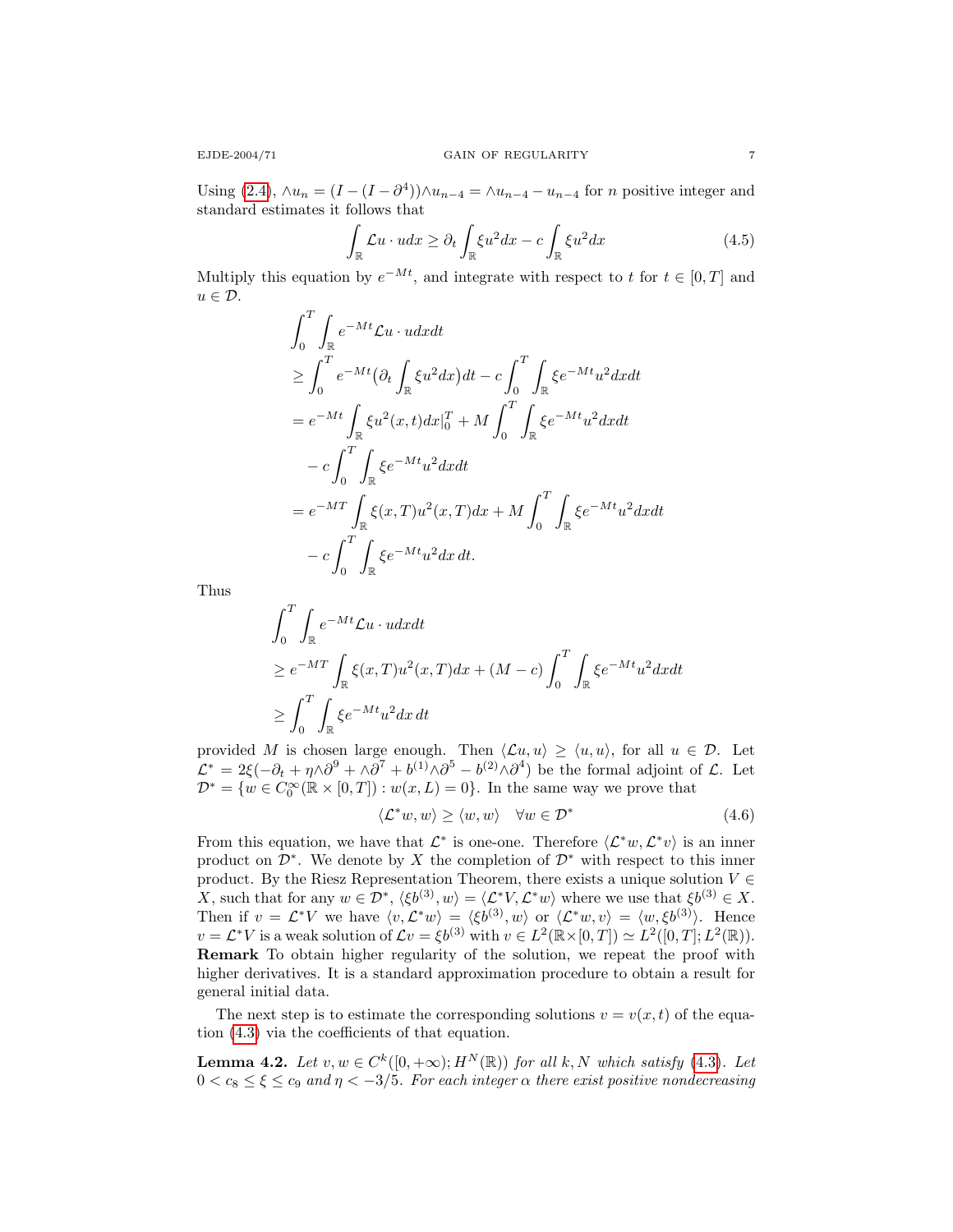functions G and F such that for all  $t \geq 0$ ,

<span id="page-7-0"></span>
$$
\partial_t \int_{\mathbb{R}} \xi v_\alpha^2 dx \le G(||w||_\lambda) ||v||_\alpha^2 + F(||w||_\alpha)
$$
\n(4.7)

 $\textit{where } \|\cdot\|_{\alpha} \textit{ is the norm in } H^{\alpha}(\mathbb{R}) \textit{ and } \lambda = \textit{ max } \{1, \alpha\}.$ 

*Proof.* Differentiating  $\alpha$ -times the equation [\(4.3\)](#page-4-2), for some  $\alpha \geq 0$ , we obtain

$$
-\partial_t v_\alpha + \eta \wedge v_{\alpha+9} + \wedge v_{\alpha+7} + \sum_{j=6}^{\alpha+5} h^{(j)} \wedge v_j + c_{10} \wedge v_3 \wedge w_{\alpha+2} + p(\wedge w_{\alpha+1}, \dots) = 0
$$
 (4.8)

where  $h^{(j)}$  is a smooth function depending on  $\wedge w_i, \dots$  with  $i = 5 + \alpha - j$ . We multiply equation [\(4.8\)](#page-7-0) by  $2\xi v_{\alpha}$ , and integrate over  $\mathbb{R}$ ,

<span id="page-7-1"></span>
$$
-2\int_{\mathbb{R}} \xi v_{\alpha} \partial_t v_{\alpha} dx + 2\eta \int_{\mathbb{R}} \xi v_{\alpha} \wedge v_{\alpha+9} dx
$$

$$
+2\int_{\mathbb{R}} \xi v_{\alpha} \wedge v_{\alpha+7} dx + 2\sum_{j=6}^{\alpha+5} \int_{\mathbb{R}} \xi h^{(j)} v_{\alpha} \wedge v_j dx
$$

$$
+2c_{10} \int_{\mathbb{R}} \xi v_{\alpha} \wedge v_3 \wedge w_{\alpha+2} dx + 2\int_{\mathbb{R}} \xi v_{\alpha} p(\wedge w_{\alpha+1}, \dots) dx = 0
$$
\n(4.9)

Each of these terms is treated separately. The first term yields

$$
-2\int_{\mathbb{R}} \xi v_{\alpha} \partial_t v_{\alpha} dx = -\partial_t \int_{\mathbb{R}} \xi v_{\alpha}^2 dx + \int_{\mathbb{R}} \xi_t v_{\alpha}^2 dx
$$

In the second term we have, by integrating by parts

$$
2\eta \int_{\mathbb{R}} \xi v_{\alpha} \wedge v_{\alpha+9} dx
$$
  
\n
$$
= 2\eta \int_{\mathbb{R}} \xi \wedge (I - \partial^{4}) v_{\alpha} \wedge v_{\alpha+9} dx
$$
  
\n
$$
= 2\eta \int_{\mathbb{R}} \xi \wedge v_{\alpha} \wedge v_{\alpha+9} dx - 2\eta \int_{\mathbb{R}} \xi \wedge v_{\alpha+4} \wedge v_{\alpha+9} dx
$$
  
\n
$$
= -\eta \int_{\mathbb{R}} \partial^{9} \xi (\wedge v_{\alpha})^{2} dx + 9\eta \int_{\mathbb{R}} \partial^{7} \xi (\wedge v_{\alpha+1})^{2} dx - 27\eta \int_{\mathbb{R}} \partial^{5} \xi (\wedge v_{\alpha+2})^{2} dx
$$
  
\n
$$
+ 30\eta \int_{\mathbb{R}} \partial^{3} \xi (\wedge v_{\alpha+3})^{2} dx + \eta \int_{\mathbb{R}} (\partial^{5} \xi - 9\partial \xi)(\wedge v_{\alpha+4})^{2} dx
$$
  
\n
$$
- 5\eta \int_{\mathbb{R}} \partial^{3} \xi (\wedge v_{\alpha+5})^{2} dx + 5\eta \int_{\mathbb{R}} \partial \xi (\wedge v_{\alpha+6})^{2} dx
$$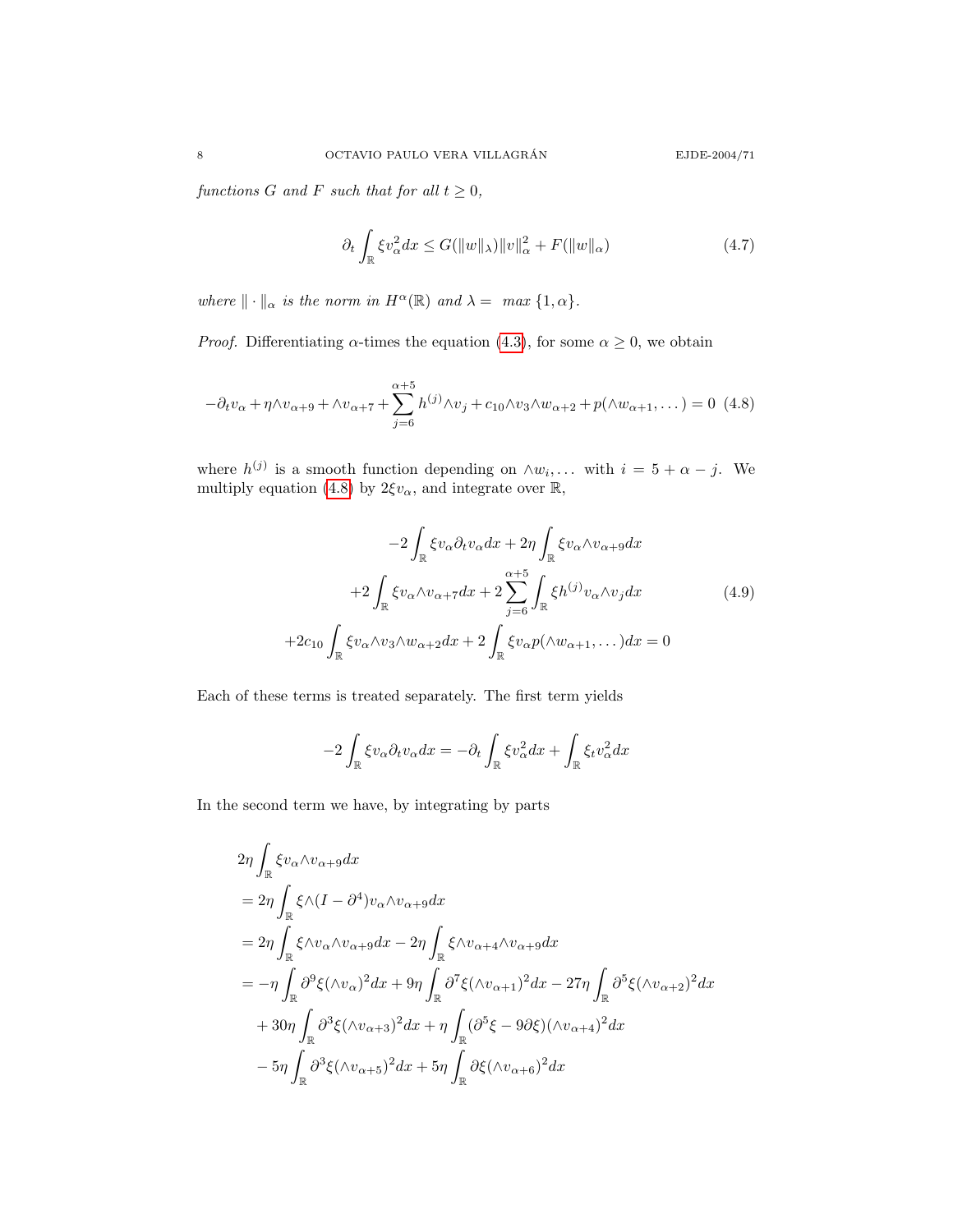The others terms are treated similarly. Replacing the equations obtained, on [\(4.9\)](#page-7-1), we have

$$
- \partial_t \int_{\mathbb{R}} \xi v_\alpha^2 dx + \int_{\mathbb{R}} \xi_t v_\alpha^2 dx - \eta \int_{\mathbb{R}} \partial^9 \xi (\wedge v_\alpha)^2 dx + 9\eta \int_{\mathbb{R}} \partial^7 \xi (\wedge v_{\alpha+1})^2 dx
$$
  
\n
$$
- 27\eta \int_{\mathbb{R}} \partial^5 \xi (\wedge v_{\alpha+2})^2 dx + 30\eta \int_{\mathbb{R}} \partial^3 \xi (\wedge v_{\alpha+2})^2 dx - 3\delta \int_{\mathbb{R}} \partial^3 \xi (\wedge v_{\alpha+3})^2 dx
$$
  
\n
$$
+ \eta \int_{\mathbb{R}} (\partial^5 \xi - 9\partial \xi) (\wedge v_{\alpha+4})^2 dx - 5\eta \int_{\mathbb{R}} \partial^3 \xi (\wedge v_{\alpha+5})^2 dx + 5\eta \int_{\mathbb{R}} \partial \xi (\wedge v_{\alpha+6})^2 dx
$$
  
\n
$$
- \int_{\mathbb{R}} \partial^7 \xi (\wedge v_\alpha)^2 dx + 7 \int_{\mathbb{R}} \partial \xi (\wedge v_{\alpha+1})^2 dx - 14 \int_{\mathbb{R}} \partial^3 \xi (\wedge v_{\alpha+2})^2 dx
$$
  
\n
$$
+ 7 \int_{\mathbb{R}} \partial \xi (\wedge v_{\alpha+3})^2 dx + \int_{\mathbb{R}} \partial^3 \xi (\wedge v_{\alpha+4})^2 dx - 3 \int_{\mathbb{R}} \partial \xi (\wedge v_{\alpha+5})^2 dx
$$
  
\n
$$
- \int_{\mathbb{R}} \partial^5 (\xi h^{(\alpha+5)}) (\wedge v_\alpha)^2 dx - \int_{\mathbb{R}} \partial^3 (\xi h^{(\alpha+5)}) (\wedge v_{\alpha+1})^2 dx
$$
  
\n
$$
- 5 \int_{\mathbb{R}} \partial (\xi h^{(\alpha+5)}) (\wedge v_{\alpha+2})^2 dx + \int_{\mathbb{R}} \partial (\xi h^{(\alpha+5)}) (\wedge v_{\alpha+4})^2 dx
$$
  
\n
$$
+ 2 \sum_{j=6}^{\alpha+4} \int_{\mathbb{R}} \xi h^{(j)} v_\alpha \wedge v_j dx + 2c_{10} \int_{\mathbb{R}} \xi
$$

and

$$
\partial_t \int_{\mathbb{R}} \xi v_\alpha^2 dx
$$
\n
$$
= 5\eta \int_{\mathbb{R}} \partial \xi (\wedge v_{\alpha+6})^2 dx - \int_{\mathbb{R}} (5\eta \partial^3 \xi + 3\partial \xi)(\wedge v_{\alpha+5})^2 dx + \int_{\mathbb{R}} \xi_t (\wedge v_\alpha)^2 dx
$$
\n
$$
+ \int_{\mathbb{R}} (\eta \partial^5 \xi + \partial^3 \xi - 9\eta \partial \xi + \partial (\xi h^{(\alpha+5)})) (\wedge v_{\alpha+4})^2 dx
$$
\n
$$
+ \int_{\mathbb{R}} (30\eta \partial^3 \xi + 7\partial \xi)(\wedge v_{\alpha+3})^2 dx
$$
\n
$$
+ \int_{\mathbb{R}} (-27\eta \partial^5 \xi - 14\partial^3 \xi - 5\partial (\xi h^{(\alpha+5)})) (\wedge v_{\alpha+2})^2 dx
$$
\n
$$
+ \int_{\mathbb{R}} (9\eta \partial^7 \xi + 7\partial \xi + \partial^3 (\xi h^{(\alpha+5)})) (\wedge v_{\alpha+1})^2 dx
$$
\n
$$
+ \int_{\mathbb{R}} (-\eta \partial^9 \xi - \partial^7 \xi - \partial^5 (\xi h^{(\alpha+5)})) (\wedge v_\alpha)^2 dx + 2 \sum_{j=6}^{\alpha+4} \xi h^{(j)} v_\alpha \wedge v_j dx
$$
\n
$$
+ 2c_{10} \int_{\mathbb{R}} \xi v_\alpha \wedge v_3 \wedge w_{\alpha+2} dx + 2 \int_{\mathbb{R}} \xi v_\alpha p (\wedge w_{\alpha+1}, \dots) dx
$$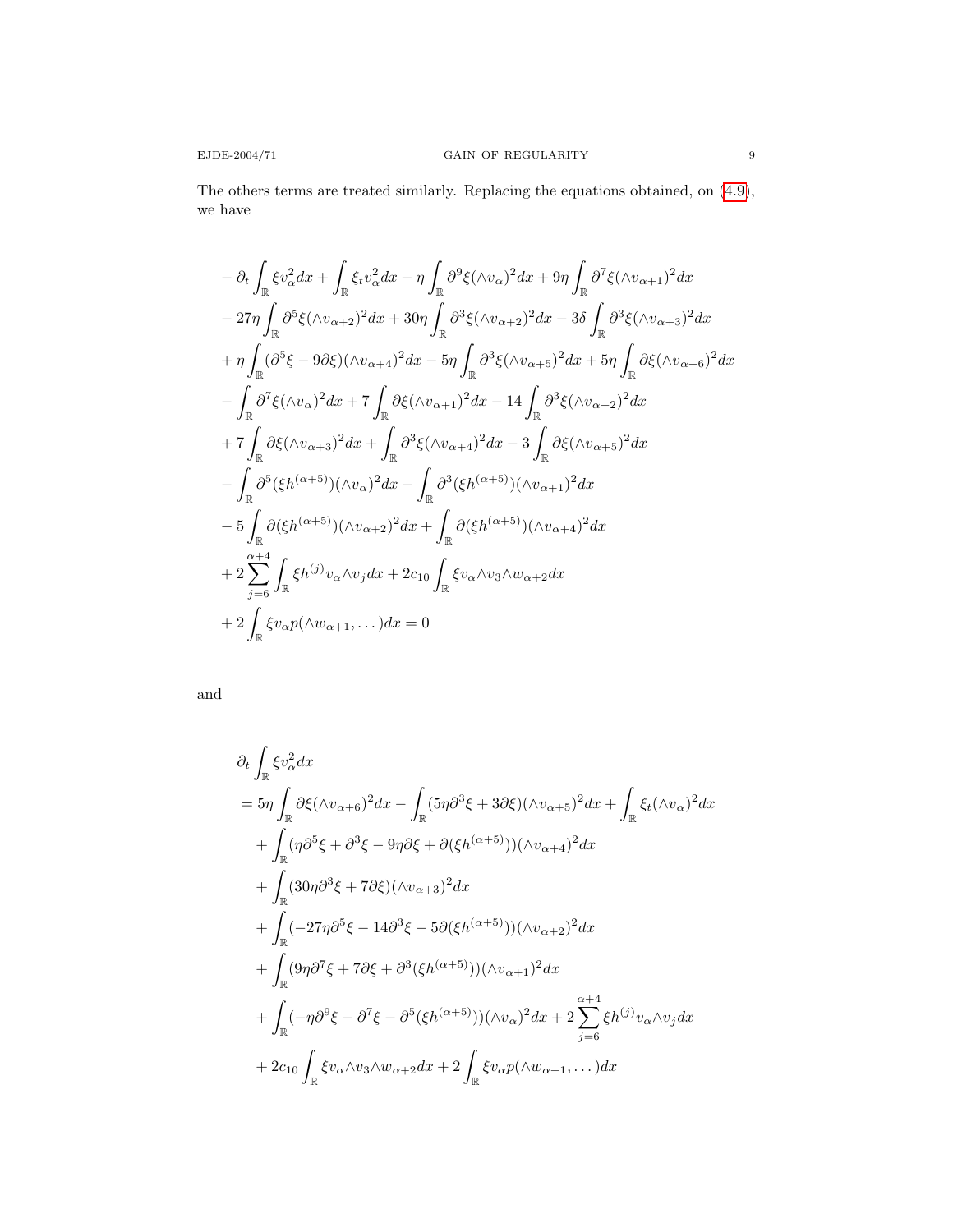Using [\(2.4\)](#page-1-1) we have that the first and the second term in the right hand side of the above expression are nonpositive. Hence

$$
\partial_t \int_{\mathbb{R}} \xi v_\alpha^2 dx \le \int_{\mathbb{R}} (\eta \partial^5 \xi + \partial^3 \xi - 9\eta \partial \xi + \partial (\xi h^{(\alpha+5)})) (\wedge v_{\alpha+4})^2 dx + \int_{\mathbb{R}} \xi_t (\wedge v_\alpha)^2 dx \n+ \int_{\mathbb{R}} (30\eta \partial^3 \xi + 7\partial \xi) (\wedge v_{\alpha+3})^2 dx \n+ \int_{\mathbb{R}} (-27\eta \partial^5 \xi - 14\partial^3 \xi - 5\partial (\xi h^{(\alpha+5)})) (\wedge v_{\alpha+2})^2 dx \n+ \int_{\mathbb{R}} (9\eta \partial^7 \xi + 7\partial \xi + \partial^3 (\xi h^{(\alpha+5)})) (\wedge v_{\alpha+1})^2 dx \n+ \int_{\mathbb{R}} (-\eta \partial^9 \xi - \partial^7 \xi - \partial^5 (\xi h^{(\alpha+5)})) (\wedge v_\alpha)^2 dx + 2 \sum_{j=6}^{\alpha+4} \xi h^{(j)} v_\alpha \wedge v_j dx \n+ 2c_{10} \int_{\mathbb{R}} \xi v_\alpha \wedge v_3 \wedge w_{\alpha+2} dx + 2 \int_{\mathbb{R}} \xi v_\alpha p (\wedge w_{\alpha+1}, \dots) dx
$$

Using that  $\wedge v_n = \wedge v_{n-4} - v_{n-4}$  and standard estimates, the Lemma follows.  $\quad \Box$ 

## 5. Uniqueness and Existence of a Local Solution

In this section, we study the uniqueness and the existence of local strong solutions in the Sobolev space  $H^N(\mathbb{R})$  for  $N \geq 5$  for the problem [\(2.5\)](#page-2-0). To establish the existence of strong solutions for [\(2.5\)](#page-2-0) we use the a priori estimate together with an approximation procedure.

<span id="page-9-3"></span>**Theorem 5.1** (Uniqueness). Let  $\eta < -3/5, \varphi \in H^N(\mathbb{R})$  with  $N \geq 5$  and  $0 < T <$  $+\infty$ . Then there is at most one strong solution  $u \in L^{\infty}([0,T];H^N(\mathbb{R}))$  of [\(2.5\)](#page-2-0) with initial data  $u(x, 0) = \varphi(x)$ .

*Proof.* Assume that  $u, v \in L^{\infty}([0, T]; H^N(\mathbb{R}))$  are two solutions of  $(2.5)$  with  $u_t, v_t \in$  $L^{\infty}([0,T]; H^{N-5}(\mathbb{R}))$  and with the same initial data. Then

<span id="page-9-2"></span><span id="page-9-1"></span><span id="page-9-0"></span>
$$
(u-v)_t + \eta (u-v)_5 + (u-v)_3 + uu_1 - vv_1 = 0 \tag{5.1}
$$

with  $(u - v)(x, 0) = 0$ . By [\(5.1\)](#page-9-0),

$$
(u-v)_t + \eta (u-v)_5 + (u-v)_3 + (u-v)u_1 + (u-v)_1v = 0.
$$
 (5.2)

Multiplying [\(5.2\)](#page-9-1) by  $2\xi(u-v)$  and integrating with respect to x over  $\mathbb{R}$ ,

$$
2\int_{\mathbb{R}} \xi(u-v)(u-v)_t dx + 2\eta \int_{\mathbb{R}} \xi(u-v)(u-v)_5 dx
$$
  
+2\int\_{\mathbb{R}} \xi(u-v)(u-v)\_3 dx + 2\int\_{\mathbb{R}} \xi u u\_1(u-v)^2 dx  
+2\int\_{\mathbb{R}} \xi v(u-v)(u-v)\_1 dx = 0  
(5.3)

Each term is treated separately. In the first term we obtain

$$
2\int_{\mathbb{R}} \xi(u-v)(u-v)_t dx = \partial_t \int_{\mathbb{R}} \xi(u-v)^2 dx - \int_{\mathbb{R}} \xi_t(u-v)^2 dx
$$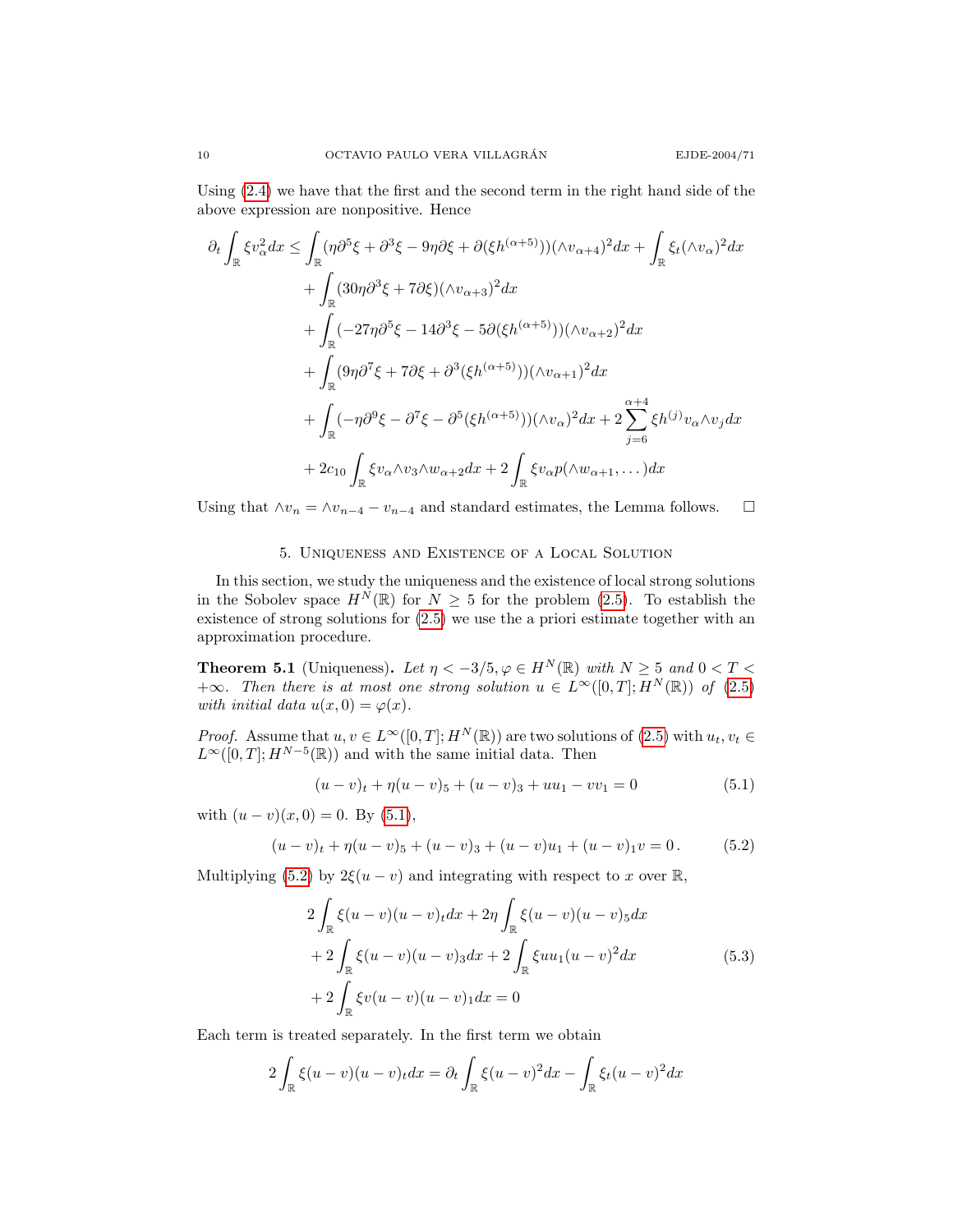In the others terms, we also integrate by parts,

$$
2\eta \int_{\mathbb{R}} \xi(u-v)(u-v)5 dx = -\eta \int_{\mathbb{R}} \partial^5 \xi(u-v)^2 dx + 5\eta \int_{\mathbb{R}} \partial^3 \xi(u-v)1 dx
$$

$$
= -5\eta \int_{\mathbb{R}} \partial \xi(u-v)2 dx
$$

$$
2 \int_{\mathbb{R}} \xi(u-v)(u-v)3 dx = -\int_{\mathbb{R}} \partial^3 \xi(u-v)^2 dx + 3 \int_{\mathbb{R}} \partial \xi(u-v)1 dx
$$

$$
2 \int_{\mathbb{R}} \xi(v(u-v)(u-v))1 dx = -\int_{\mathbb{R}} \partial (\xi v)(u-v)^2 dx
$$

Replacing these expression in [\(5.3\)](#page-9-2), we have

$$
\partial_t \int_{\mathbb{R}} \xi (u-v)^2 dx - \int_{\mathbb{R}} \xi_t (u-v)^2 dx - \eta \int_{\mathbb{R}} \partial^5 \xi (u-v)^2 dx + 5\eta \int_{\mathbb{R}} \partial^3 \xi (u-v)_1^2 dx
$$

$$
-5\eta \int_{\mathbb{R}} \partial \xi (u-v)_2^2 dx - \int_{\mathbb{R}} \partial^3 \xi (u-v) dx + 3 \int_{\mathbb{R}} \partial \xi (u-v)_1^2 dx
$$

$$
+2 \int_{\mathbb{R}} \xi u_1 (u-v)^2 dx - \int_{\mathbb{R}} \partial (\xi v) (u-v)^2 dx = 0
$$

then

$$
\partial_t \int_{\mathbb{R}} \xi (u-v)^2 dx + \int_{\mathbb{R}} (5\eta \partial^3 \xi + 3\partial \xi)(u-v)_1^2 dx - 5\eta \int_{\mathbb{R}} \partial \xi (u-v)_2^2 dx
$$

$$
+ \int_{\mathbb{R}} (-\xi_t - \eta \partial^5 \xi - \partial^3 \xi + 2\xi u_1 - \partial(\xi v))(u-v)^2 dx = 0
$$

By using [\(2.4\)](#page-1-1), we obtain for  $c_5 > 0$  and  $\eta < -3/5$  that

$$
\partial_t \int_{\mathbb{R}} \xi (u-v)^2 dx - c_5 \int_{\mathbb{R}} (5\eta + 3)\xi (u-v)_1^2 dx - 5\eta \int_{\mathbb{R}} \partial \xi (u-v)_2^2 dx
$$
  

$$
\leq \int_{\mathbb{R}} (\xi_t + \eta \partial^5 \xi + \partial^3 \xi - 2\xi u_1 + \partial(\xi v))(u-v)^2 dx
$$

and using Gagliardo-Nirenberg's inequality and standard estimates, we have

$$
\partial_t \int_{\mathbb{R}} \xi (u-v)^2 dx \leq c \int_{\mathbb{R}} \xi (u-v)^2 dx
$$

By Gronwall's inequality and the fact that  $(u - v)$  vanishes at  $t = 0$ , it follows that  $u = v$ . This proves the uniqueness of the solution.

We construct the mapping  $Z: L^{\infty}([0,T]; H^s(\mathbb{R})) \to L^{\infty}([0,T]; H^s(\mathbb{R}))$  by

$$
u^{(0)} = \varphi(x)
$$
  

$$
u^{(n)} = Z(u^{(n-1)}) \quad n \ge 1,
$$

where  $u^{(n-1)}$  is in place of w in equation [\(4.3\)](#page-4-2) and  $u^{(n)}$  is in place of v which is the solution of equation [\(4.3\)](#page-4-2). By Lemma [4.1,](#page-4-4)  $u^{(n)}$  exists and is unique in  $C((0, +\infty); H^N(\mathbb{R})$ . A choice of  $c_0$  and the use of the a priori estimate in §4 show that  $Z: \mathbb{B}_{c_0}(0) \to \mathbb{B}_{c_0}(0)$  where  $\mathbb{B}_{c_0}(0)$  is a bounded ball in  $L^{\infty}([0,T]; H^s(\mathbb{R}))$   $\square$ 

<span id="page-10-0"></span>**Theorem 5.2** (Local solution). Let  $\eta < -3/5$  and N an integer  $\geq 5$ . If  $\varphi \in$  $H^N(\mathbb{R})$ , then there is  $T > 0$  and u such that u is a strong solution of [\(2.5\)](#page-2-0),  $u \in L^{\infty}([0,T]; H^N(\mathbb{R}))$ , and  $u(x, 0) = \varphi(x)$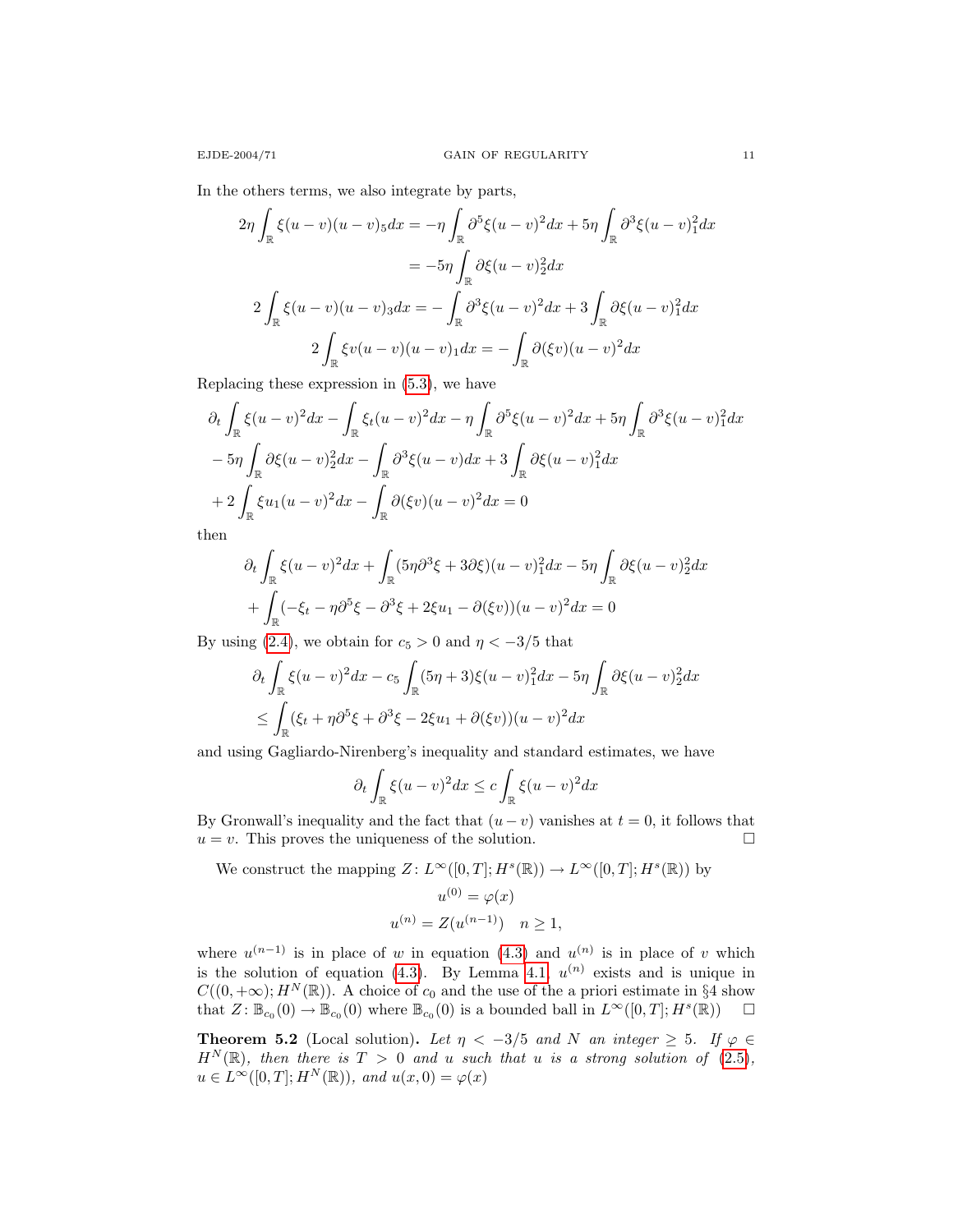*Proof.* We prove that for  $\varphi \in H^{\infty}(\mathbb{R}) = \bigcap_{k \geq 0} H^k(\mathbb{R})$  there exists a solution  $u \in$  $L^{\infty}([0,T]; H^N(\mathbb{R}))$  with initial data  $u(x, 0) = \varphi(x)$  which time of existence  $T > 0$ only depends on the norm of  $\varphi$ . We define a sequence of approximations to equation [\(4.3\)](#page-4-2) as

<span id="page-11-1"></span><span id="page-11-0"></span>
$$
-v_t^{(n)} + \eta \wedge v_9^{(n)} + \wedge v_7^{(n)} + \wedge v_9^{(n-1)} \wedge v_5^{(n)} - \eta \wedge v_5^{(n)}
$$
  
+ 
$$
5 \wedge v_1^{(n-1)} \wedge v_4^{(n)} + O(\wedge v_3^{(n-1)}, \wedge v_1^{(n-1)}, \dots) = 0
$$
 (5.4)

where the initial condition  $v^{(n)}(x,0) = \varphi(x) - \partial^4 \varphi(x)$ . The first approximation is given by  $v^{(0)}(x,0) = \varphi(x) - \partial^4 \varphi(x)$ . Equation [\(5.4\)](#page-11-0) is a linear equation at each iteration which can be solved in any interval of time in which the coefficients are defined. This is shown in Lemma [4.1.](#page-4-4) By Lemma [4.2,](#page-6-0) it follows that

$$
\partial_t \int_{\mathbb{R}} \xi [v_\alpha^{(n)}]^2 dx \le G(||v^{(n-1)}||_\lambda) ||v^{(n)}||_\alpha^2 + F(||v^{(n-1)}||_\alpha) \tag{5.5}
$$

Choose  $\alpha = 1$  and let  $c \geq ||\varphi - \partial^4 \varphi||_1 \geq ||\varphi||_5$ . For each iterate  $n, ||v^{(n)}(\cdot, t)||$  is continuous in  $t \in [0, T]$  and  $||v^{(n)}(\cdot, 0)|| \le c$ . Define  $c_0 = \frac{c_9}{2c_8}c^2 + 1$ . Let  $T_0^{(n)}$  be the maximum time such that  $||v^{(k)}(\cdot, t)||_1 \le c_3$  for  $0 \le t \le T_0^{(n)}$ ,  $0 \le k \le n$ . Integrating [\(5.5\)](#page-11-1) over [0, t] we have for  $0 \le t \le T_0^{(n)}$  and  $j = 0, 1$ .

$$
\int_0^t \left( \partial_s \int_{\mathbb{R}} \xi [v_j^{(n)}]^2 dx \right) ds \le \int_0^t G(||v^{(n-1)}||_1) ||v^{(n)}||_j^2 ds + \int_0^t F(||v^{(n-1)}||_j) ds
$$

It follows that

$$
\int_{\mathbb{R}} \xi(x,t) [v_j^{(n)}(x,t)]^2 dx
$$
\n
$$
\leq \int_{\mathbb{R}} \xi(x,0) [v_j^{(n)}(x,0)]^2 dx + \int_0^t G(||v^{(n-1)}||_1) ||v^{(n)}||_j^2 ds + \int_0^t F(||v^{(n-1)}||_j) ds
$$

hence

$$
c_8 \int_{\mathbb{R}} [v_j^{(n)}]^2 dx \le \int_{\mathbb{R}} \xi [v_j^{(n)}]^2 dx
$$
  
\n
$$
\le \int_{\mathbb{R}} \xi(x,0) [v_j^{(n)}(x,0)]^2 dx + \int_0^t G(||v^{(n-1)}||_1) ||v^{(n)}||_j^2 ds
$$
  
\n
$$
+ \int_0^t F(||v^{(n-1)}||_j) ds
$$

and

$$
\int_{\mathbb{R}} [v_j^{(n)}]^2 dx \le \frac{c_9}{c_8} \int_{\mathbb{R}} [v_j^{(n)}(x, 0)]^2 dx + \frac{G(c_3)}{c_8} c_3^2 t + \frac{F(c_3)}{c_8} t
$$

and we obtain for  $j = 0, 1$  that

$$
||v^{(n)}||_1 \le \frac{c_9}{c_8}c^2 + \frac{G(c_0)}{c_8}c_0^2t + \frac{F(c_0)}{c_8}t
$$

Claim:  $T_0^{(n)}$  does not approach  $0$ 

On the contrary, assume that  $T_0^{(n)} \to 0$ . Since  $||v^{(n)}(\cdot, t)||$  is continuous for  $t \geq 0$ , there exists  $\tau \in [0, T]$  such that  $||v^{(k)}(\cdot, \tau)||_1 = c_0$  for  $0 \leq \tau \leq T_0^{(n)}$ ,  $0 \leq k \leq n$ . Then

$$
c_0^2 \le \frac{c_9}{c_8}c^2 + \frac{G(c_0)}{c_8}c_0^2T_0^{(n)} + \frac{F(c_0)}{c_8}T_0^{(n)}.
$$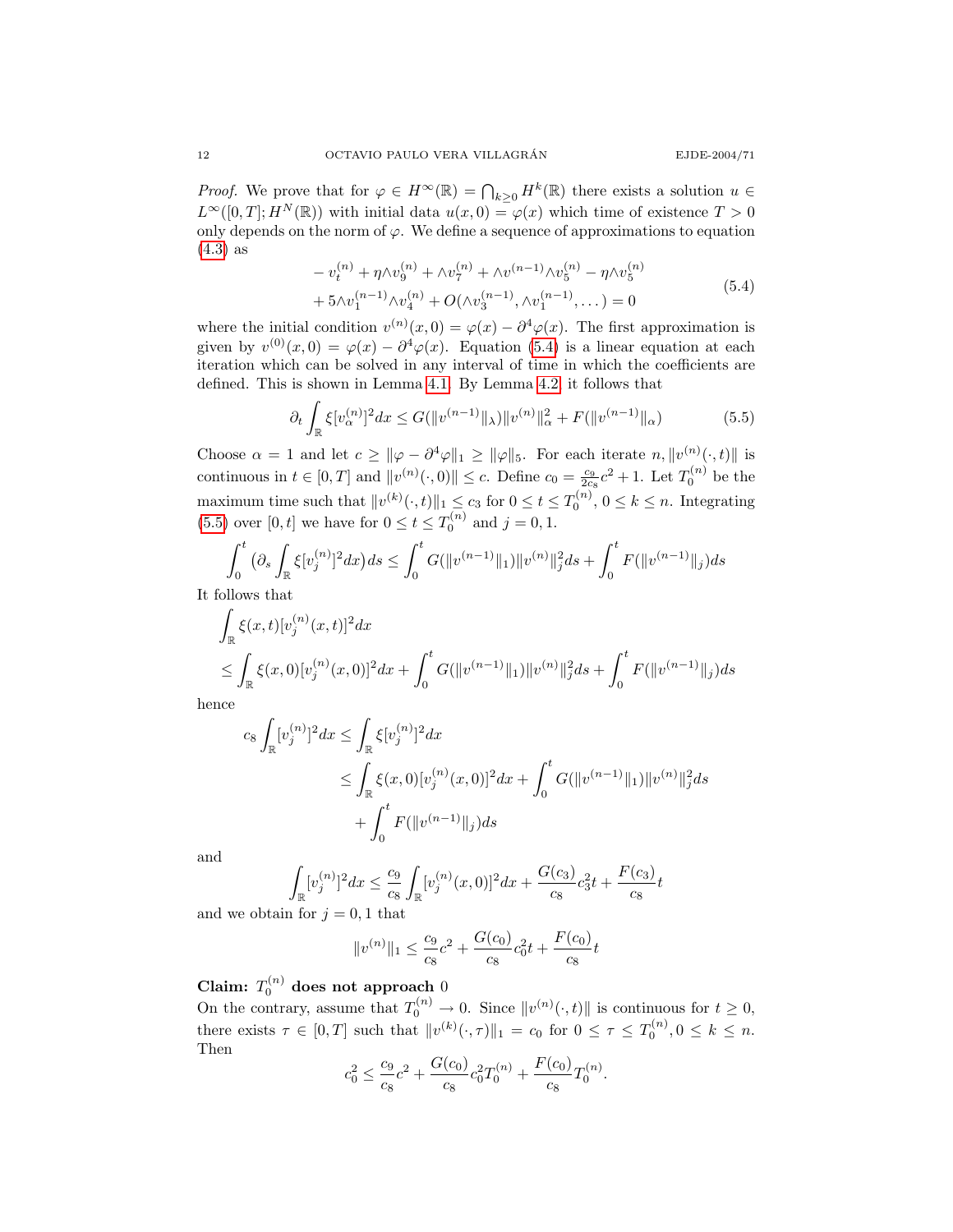as  $n \to +\infty$ , we have

$$
\left(\frac{c_9}{2c_8}c^2 + 1\right)^2 \le \frac{c_9}{c_8}c^2 \quad \Longrightarrow \quad \frac{c_9^2}{4c_8^2}c^4 + 1 \le 0
$$

which is a contradiction. Consequently  $T_0^{(n)} \nightharpoondown 0$ . Choosing  $T = T(c)$  sufficiently small, and  $T$  not depending on  $n$ , one concludes that

<span id="page-12-0"></span>
$$
||v^{(n)}||_1 \le C \tag{5.6}
$$

for  $0 \le t \le T$ . This shows that  $T_0^{(n)} \ge T$ . Hence from [\(5.6\)](#page-12-0) we imply that there exists a subsequence  $v^{(n_j)} := v^{(n)}$  such that

$$
v^{(n)} \stackrel{*}{\rightharpoonup} v \quad \text{weakly on} \quad L^{\infty}([0, T]; H^1(\mathbb{R})) \tag{5.7}
$$

Claim:  $u = \wedge v$  is a solution. In the linearized equation [\(5.4\)](#page-11-0) we have

$$
\wedge v_9^{(n)} = \wedge (I - (I - \partial^4)) v_5^{(n)} = \wedge v_5^{(n)} - v_5^{(n)} = \partial^4 (\underbrace{\wedge v_1^{(n)}}_{\in L^2(\mathbb{R})}) - \underbrace{\partial^4 (v_1^{(n)})}_{\in H^{-4}(\mathbb{R})}
$$

Since  $\wedge = (I - \partial^4)^{-1}$  is bounded in  $H^1(\mathbb{R})$  so  $\wedge v_9^{(n)}$  belongs to  $H^{-4}(\mathbb{R})$ .  $v^{(n)}$  is still bounded in  $L^{\infty}([0,T]; H^1(\mathbb{R})) \hookrightarrow L^2([0,T]; H^1(\mathbb{R}))$  and since  $\wedge : L^2(\mathbb{R}) \to H^4(\mathbb{R})$ is a bounded operator,

$$
\|\wedge v_1^{(n)}\|_{H^4(\mathbb{R})} \le c_{11} \|v_1^{(n)}\|_{L^2(\mathbb{R})} \le c_{12} \|v_1^{(n)}\|_{H^1(\mathbb{R})}.
$$

Consequently  $\wedge v_1^{(n)}$  is bounded in  $L^2([0,T]; H^4(\mathbb{R})) \hookrightarrow L^2([0,T]; L^2(\mathbb{R}))$ . It follows that  $\partial^4(\wedge v_1^{(n)})$  is bounded in  $L^2([0,T];H^{-4}(\mathbb{R}))$ , and

<span id="page-12-1"></span>
$$
\wedge v_9^{(n)} \quad \text{is bounded in} \quad L^2([0,T]; H^{-4}(\mathbb{R})) \tag{5.8}
$$

Similarly, the other terms are bounded. By [\(5.4\)](#page-11-0),  $v_t^{(n)}$  is a sum of terms each of which is the product of a coefficient, uniformly bounded on  $n$  and a function in  $L^2([0,T];H^{-4}(\mathbb{R}))$  uniformly bounded on n such that  $v_t^{(n)}$  is bounded in t  $L^2([0,T];H^{-4}(\mathbb{R}))$ . On the other hand,  $H^1_{loc}(\mathbb{R}) \xrightarrow{c} H^{1/2}_{loc}(\mathbb{R}) \hookrightarrow H^{-4}(\mathbb{R})$ . By Lions-Aubin's compactness Theorem [\[22\]](#page-23-9) there is a subsequence  $v^{(n_j)} := v^{(n)}$  such that  $v^{(n)} \to v$  strongly on  $L^2([0,T]; H^{1/2}_{loc}(\mathbb{R}))$ . Hence, for a subsequence  $v^{(n_j)} := v^{(n)}$ , we have  $v^{(n)} \to v$  a. e. in  $L^2([0,T]; H_{loc}^{1/2}(\mathbb{R}))$ . Moreover, from  $(5.8)$ ,  $\wedge v_9^{(n)} \to \wedge v_9$ weakly in  $L^2([0,T]; H^{-4}(\mathbb{R}))$ .

Similarly,  $\wedge v_5^{(n)} \rightharpoonup \wedge v_5$  weakly in  $L^2([0,T]; H^{-4}(\mathbb{R}))$ . Since  $\|\wedge v^{(n)}\|_{H^5(\mathbb{R})} \le$  $c_{13}||v^{(n)}||_{H^1(\mathbb{R})} \leq c_{14}||v^{(n)}||_{H^{1/2}(\mathbb{R})}$  and  $v^{(n)} \to v$  strongly on  $L^2([0,T];H_{loc}^{1/2}(\mathbb{R}))$ then  $\wedge v^{(n)} \to \wedge v$  strong in  $L^2([0,T]; H_{\text{loc}}^5(\mathbb{R})) \hookrightarrow L^2([0,T]; H_{\text{loc}}^4(\mathbb{R}))$ . Thus the fourth term on the right hand side of [\(5.4\)](#page-11-0),  $\wedge v^{(n-1)} \wedge v_5^{(n)} \rightharpoonup \wedge v \wedge v_5$  weakly in  $L^2([0,T];L^1_{loc}(\mathbb{R}))$  as  $\wedge v_5^{(n)} \to \wedge v_5$  weakly in  $L^2([0,T];H^{-4}(\mathbb{R}))$  and  $\wedge v^{(n-1)} \to \wedge v_5$ strongly on  $L^2([0,T]; H_{\text{loc}}^4(\mathbb{R}))$ . Similarly, the other terms in [\(5.4\)](#page-11-0) converge to their limits, implying  $v_t^{(n)} \rightharpoonup v_t$  weakly in  $L^2([0,T]; L^1_{loc}(\mathbb{R}))$ . Passing to the limit

$$
v_t = \partial^4(\eta \wedge v_5 + \wedge v_3 + \wedge v \wedge v_1) - (\eta \wedge v_5 + \wedge v_3 + \wedge v \wedge v_1)
$$
  
= -(I - \partial^4)(\eta \wedge v\_5 + \wedge v\_3 + \wedge v \wedge v\_1)

thus  $v_t + (I - \partial^4)(\eta \wedge v_5 + \wedge v_3 + \wedge v \wedge v_1) = 0$ . This way, we have that [\(2.5\)](#page-2-0) for  $u = \wedge v$ . Now, we prove that there exists a solution to [\(2.5\)](#page-2-0) with  $u \in L^{\infty}([0,T]; H^N(\mathbb{R}))$  and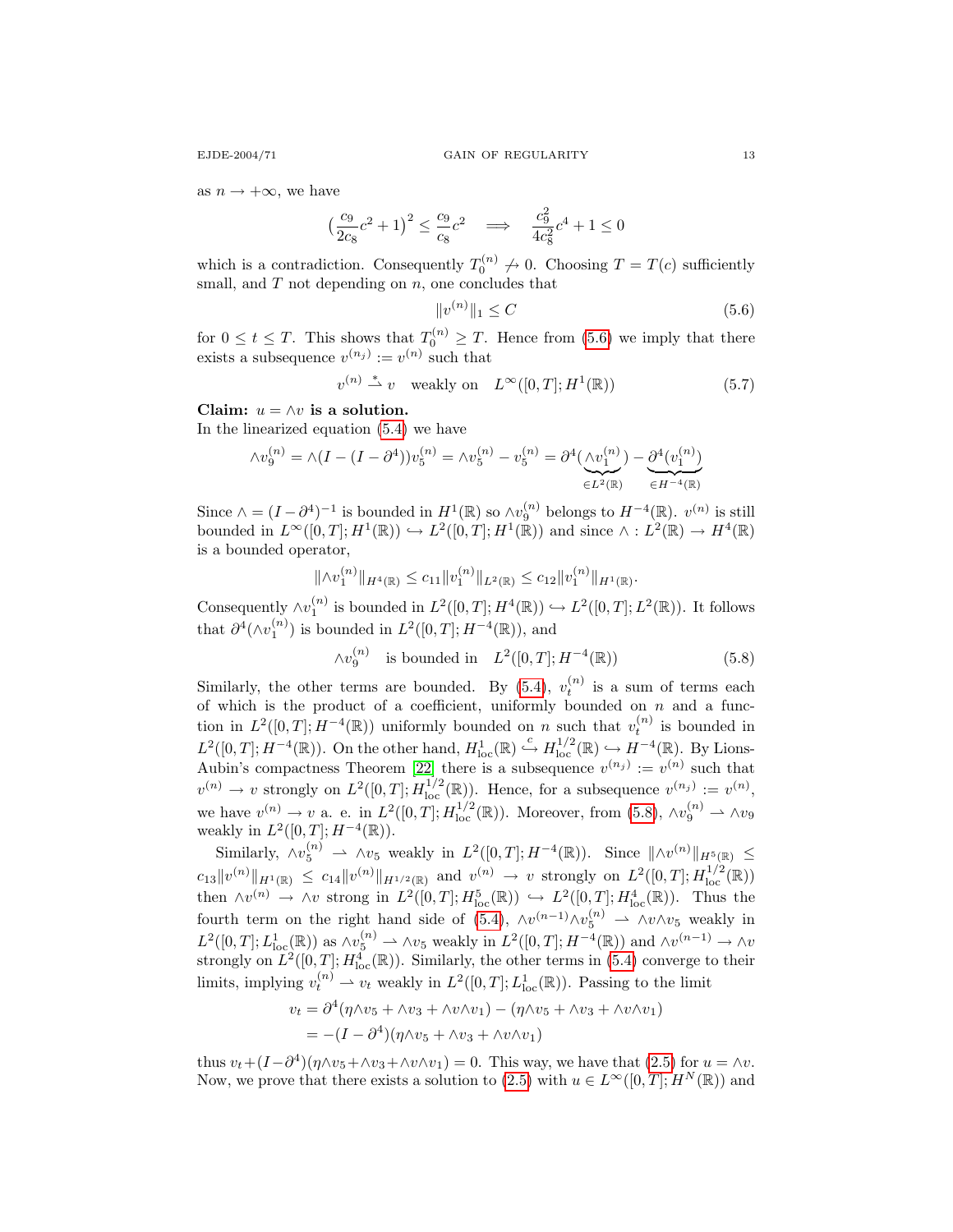$N \geq 6$ , where T depends only on the norm of  $\varphi$  in  $H^5(\mathbb{R})$ . We already know that there is a solution  $u \in L^{\infty}([0,T];H^5(\mathbb{R}))$ . It is suffices to show that the approximating sequence  $v^{(n)}$  is bounded in  $L^{\infty}([0,T]; H^{N-4}(\mathbb{R}))$ . Taking  $\alpha = N-2$ and considering [\(5.5\)](#page-11-1) for  $\alpha \ge 2$ , we define  $c_{N-5} = \frac{c_9}{2c_8} ||\varphi(\cdot)||_N + 1$ . Let  $T_{N-5}^{(n)}$  $\frac{N^{(n)}}{N-5}$  be the largest time such that  $||v^{(k)}(\cdot, t)||_{\alpha} \leq c_{N-5}$  for  $0 \leq t \leq T_{N-5}^{(n)}$  $N^{-n/2}_{N-5}, 0 \leq k \leq n.$ Integrating [\(5.5\)](#page-11-1) over [0, t], for  $0 \le t \le T_{N-}^{(n)}$  $\sum_{N=5}^{(n)}$ , we have

$$
\int_0^t \left( \partial_s \int_{\mathbb{R}} \xi [v_\alpha^{(n)}]^2 dx \right) ds \le \int_0^t G(\|v^{(n-1)}\|_\alpha) \|v^{(n)}\|_\alpha^2 ds + \int_0^t F(\|v^{(n-1)}\|_\alpha) ds.
$$

It follows that

$$
\int_{\mathbb{R}} \xi(x,t) [v_{\alpha}^{(n)}(x,t)]^2 dx
$$
\n
$$
\leq \int_{\mathbb{R}} \xi(x,0) [v_{\alpha}^{(n)}(x,0)]^2 dx + \int_0^t G(||v^{(n-1)}||_{\alpha}) ||v^{(n)}||_{\alpha}^2 ds + \int_0^t F(||v^{(n-1)}||_{\alpha}) ds
$$

hence

$$
c_8 \int_{\mathbb{R}} [v_{\alpha}^{(n)}]^2 dx \le \int_{\mathbb{R}} \xi [v_{\alpha}^{(n)}]^2 dx
$$
  
\n
$$
\le \int_{\mathbb{R}} \xi(x,0) [v_{\alpha}^{(n)}(x,0)]^2 dx + \int_0^t G(||v^{(n-1)}||_{\alpha}) ||v^{(n)}||_{\alpha}^2 ds
$$
  
\n
$$
+ \int_0^t F(||v^{(n-1)}||_{\alpha}) ds.
$$

Then

$$
\int_{\mathbb{R}} [v_{\alpha}^{(n)}]^{2} dx \leq \frac{c_{9}}{c_{8}} \int_{\mathbb{R}} [v_{\alpha}^{(n)}(x, 0)]^{2} dx + \frac{G(c_{N-5})}{c_{8}} c_{N-5}^{2} t + \frac{F(c_{N-5})}{c_{8}} t
$$
\n
$$
\leq \frac{c_{9}}{c_{8}} \|v^{(n)}(\cdot, 0)\|_{\alpha}^{2} + \frac{G(c_{N-5})}{c_{8}} c_{N-5}^{2} t + \frac{F(c_{N-5})}{c_{8}} t
$$
\n
$$
\leq \frac{c_{9}}{c_{8}} \|\varphi(\cdot, 0)\|_{N}^{2} + \frac{G(c_{N-5})}{c_{8}} c_{N-5}^{2} t + \frac{F(c_{N-5})}{c_{8}} t
$$

and we obtain

$$
||v^{(n)}(\cdot,t)||_{\alpha}^{2} \leq \frac{c_{9}}{c_{8}} ||\varphi(\cdot,0)||_{N}^{2} + \frac{G(c_{3})}{c_{8}}c_{3}^{2}t + \frac{F(c_{3})}{c_{8}}t.
$$

Claim:  $T_{N-5}^{(n)}$  does not approach 0.

On the contrary, assume that  $T_{N-5}^{(n)} \to 0$ . Since  $||v^{(n)}(\cdot, t)||$  is continuous for  $t \ge 0$ , there exists  $\tau \in [0, T_{N-5}]$  such that  $||v^{(k)}(\cdot, \tau)||_{\alpha} = c_{N-5}$  for  $0 \le \tau \le T^{(n)}$ ,  $0 \le k \le$ n. Then

$$
c_{N-5}^2 \le \frac{c_9}{c_8} \|\varphi(\cdot, 0)\|_N^2 + \frac{G(c_{N-5})}{c_8} c_{N-5}^2 T_{N-5}^{(n)} + \frac{F(c_{N-5})}{c_8} T_{N-5}^{(n)}.
$$

as  $n \to +\infty$  we have

$$
\big(\frac{c_9}{2c_8}\|\varphi(\cdot,0)\|_N^2+1\big)^2\le \frac{c_9}{c_8}\|\varphi(\cdot,0)\|_N^2 \Longrightarrow \frac{c_9^2}{4c_8^2}\|\varphi(\cdot,0)\|_N^4+1\le 0
$$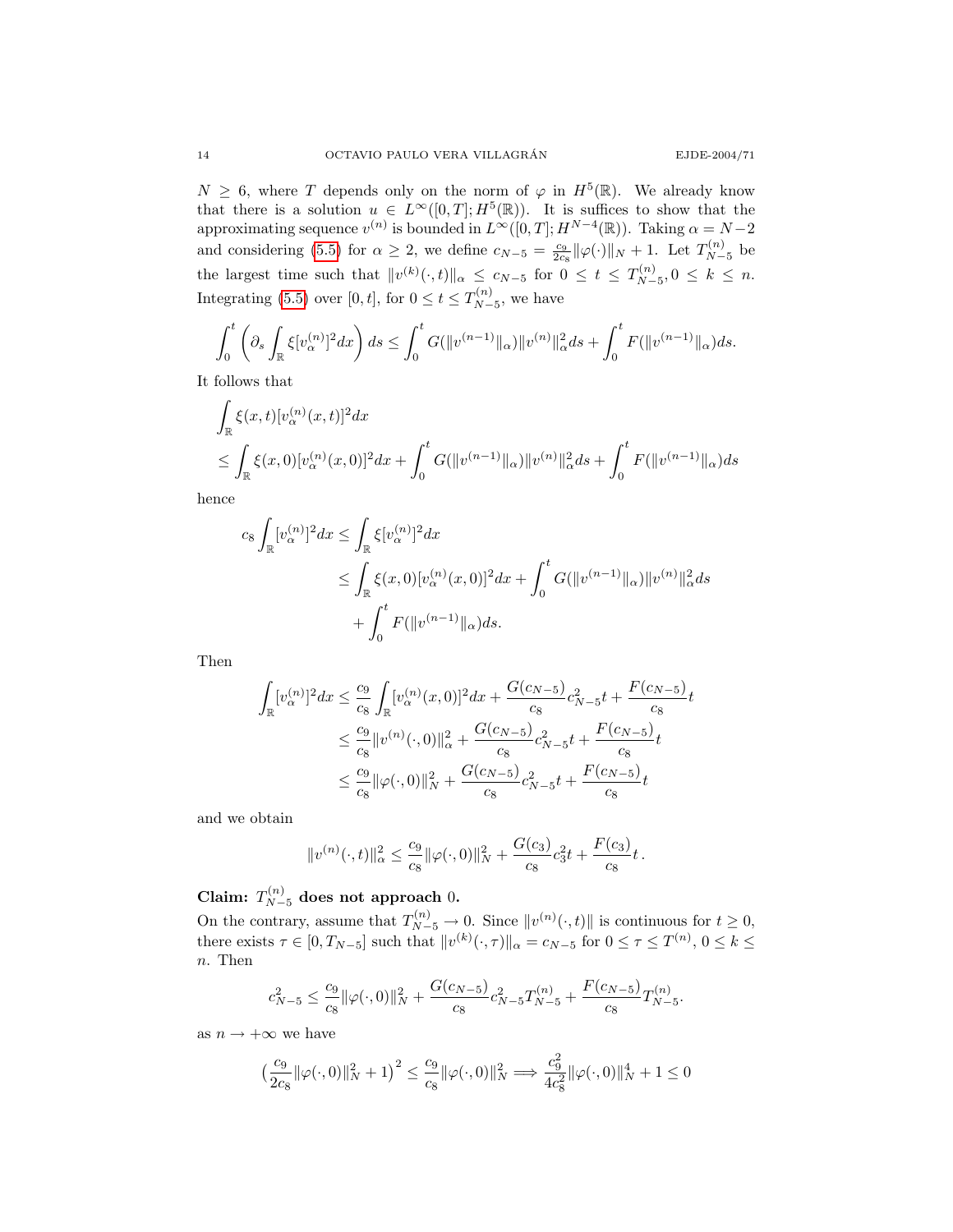which is a contradiction. Then  $T_{N-}^{(n)}$  $U_{N-5}^{(n)} \nightharpoonup 0$ . By choosing  $T_{N-5} = T_{N-5}(\|\varphi(\cdot, 0)\|_N^2)$ sufficiently small, and  $T_{N-5}$  not depending on n, we conclude that

$$
||v^{(n)}(\cdot,t)||_{\alpha}^{2} \le c_{N-5}^{2} \quad \text{for all} \quad 0 \le t \le T_{N-5}.
$$
 (5.9)

This shows that  $T_{N-5}^{(n)} \ge T_{N-5}$ . Thus,

$$
v \in L^{\infty}([0, T_{N-5}]; H^{\alpha}(\mathbb{R})) \equiv v \in L^{\infty}([0, T_{N-5}]; H^{N-4}(\mathbb{R})).
$$

Now, denote by  $0 \leq T^*_{N-5} \leq +\infty$  the maximal number such that for all  $0 < t \leq$  $T^*_{N-5}, u = \wedge v \in L^{\infty}([0,t]; H^N(\mathbb{R}))$ . In particular  $T_{N-5} \leq T^*_{N-5}$  for all  $N \geq 6$ . Thus, T can be chosen depending only on the norm of  $\varphi$  in  $H^5(\mathbb{R})$ . Approximating  $\varphi$  by  $\{\varphi_j\} \in C_0^{\infty}(\mathbb{R})$  such that  $\|\varphi - \varphi_j\|_{H^N(\mathbb{R})} \to 0$  as  $j \to +\infty$ . Let  $u_j$  be a solution of [\(2.5\)](#page-2-0) with  $u_j(x, 0) = \varphi_j(x)$ . According to the above argument, there exists T which is independent on n but depending only on  $\sup_j ||\varphi_j||$  such that  $u_j$  exists on [0, T] and a subsequence  $u_j \stackrel{j \to +\infty}{\to} u$  in  $L^{\infty}([0,T]; H^N(\mathbb{R}))$ .

As a consequence of Theorems [5.1](#page-9-3) and [5.2](#page-10-0) and its proof, one obtains the following result.

<span id="page-14-2"></span>**Corollary 5.3.** Let  $\varphi \in H^N(\mathbb{R})$  with  $N \geq 5$  such that  $\varphi^{(\gamma)} \to \varphi$  in  $H^N(\mathbb{R})$ . Let u and  $u^{(\gamma)}$  be the corresponding unique solutions given by Theorems [5.1](#page-9-3) and [5.2](#page-10-0) in  $L^{\infty}([0,T];H^N(\mathbb{R}))$  with T depending only on  $\sup_{\gamma} ||\varphi^{(\gamma)}||_{H^5(\mathbb{R})}$  then

$$
u^{(\gamma)} \stackrel{*}{\rightharpoonup} u \quad weakly \text{ on } L^{\infty}([0, T]; H^N(\mathbb{R})),
$$
  
\n
$$
u^{(\gamma)} \to u \quad strongly \text{ on } L^2([0, T]; H^{N+1}(\mathbb{R})),
$$
  
\n
$$
u^{(\gamma)} \to u \quad strongly \text{ on } L^2([0, T]; H^{N+2}(\mathbb{R}))
$$

# 6. Existence of Global Solutions

Here, we will try to extend the local solution  $u \in L^{\infty}([0,T]; H^N(W_{0i0}))$  of  $(2.5)$ obtained in Theorem [5.2](#page-10-0) to  $t \geq 0$ . A standard way to obtain these extensions consists into deducing global estimations for the  $H^N(W_{0i0})$ -norm of u in terms of the  $H^N(W_{0i0})$ -norm of  $u(x, 0) = \varphi(x)$ . These estimations are frecuently based on conservation laws which contain the  $L^2$ -norm of the solution and their spatial derivatives. It is not possible to do the same to give a solution of the problem of global existence because the difficulty here is that the weight depends on the variables  $x$  and  $t$  variables. To solve our problem we follow a different method using the Leibniz rule like in the proof of Theorem 3.1 of Bona and Saut, cf. [\[5\]](#page-22-4).

**Theorem 6.1.** For  $\eta < -3/5$  there exists a global solution to [\(2.5\)](#page-2-0) in the space  $H^s(\mathbb{R}) \bigcap H^N(W_{0i0})$  with N integer  $\geq 5$  and  $s \geq 2$ .

*Proof.* The first part was proved in [\[1\]](#page-22-5), with  $N \geq 5$  and a nonegative integer i. Taking  $\partial^{\alpha}$  derivatives of the equation [\(2.5\)](#page-2-0)

<span id="page-14-1"></span><span id="page-14-0"></span>
$$
\partial_t u_\alpha + \eta u_{\alpha+5} + u_{\alpha+3} + (uu_1)_\alpha = 0. \tag{6.1}
$$

We multiply [\(6.1\)](#page-14-0) by  $2\xi u_{\alpha}$  and integrate over R.

$$
2\int_{\mathbb{R}} \xi u_{\alpha} \partial_t u_{\alpha} dx + 2\eta \int_{\mathbb{R}} \xi u_{\alpha} u_{\alpha+5} dx + 2 \int_{\mathbb{R}} \xi u_{\alpha} u_{\alpha+3} dx + 2 \int_{\mathbb{R}} \xi u_{\alpha} (uu_1)_{\alpha} dx = 0.
$$
 (6.2)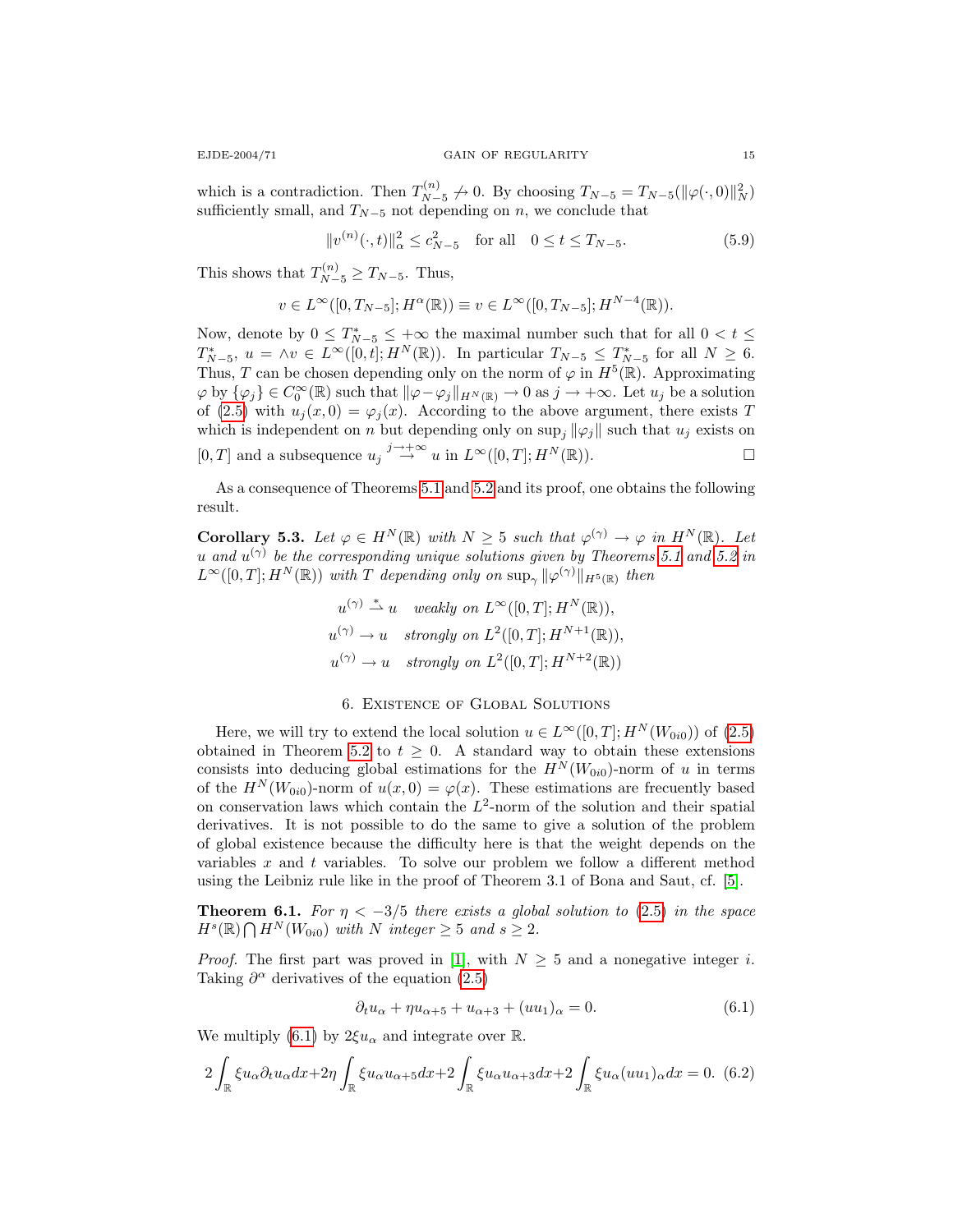Each term is treated separately. The first term yields

$$
2\int_{\mathbb{R}}\xi u_{\alpha}\partial_t u_{\alpha}dx = \partial_t \int_{\mathbb{R}}\xi u_{\alpha}^2dx - \int_{\mathbb{R}}\xi_t u_{\alpha}^2dx.
$$

In the second and third term, integrating by parts, we obtain

$$
2\eta \int_{\mathbb{R}} \xi u_{\alpha} u_{\alpha+5} dx = -\eta \int_{\mathbb{R}} \partial^5 \xi u_{\alpha}^2 dx + 5\eta \int_{\mathbb{R}} \partial^3 \xi u_{\alpha+1}^2 dx - 5\eta \int_{\mathbb{R}} \partial \xi u_{\alpha+2}^2 dx,
$$
  

$$
2 \int_{\mathbb{R}} \xi u_{\alpha} u_{\alpha+3} dx = - \int_{\mathbb{R}} \partial^3 \xi u_{\alpha}^2 dx + 3 \int_{\mathbb{R}} \partial \xi u_{\alpha+1}^2 dx.
$$

In the last term, using the Leibniz rule, we obtain

$$
2\int_{\mathbb{R}} \xi u_{\alpha}(uu_1)_{\alpha} dx
$$
  
= 
$$
2\int_{\mathbb{R}} \xi u u_{\alpha} u_{\alpha+1} dx + 2\alpha \int_{\mathbb{R}} \xi u_1 u_{\alpha}^2 dx + 2 \frac{\alpha(\alpha-1)}{2} \int_{\mathbb{R}} \xi u_2 u_{\alpha-1} u_{\alpha} dx
$$
  
+ 
$$
2 \frac{\alpha!}{3!(\alpha-3)!} \int_{\mathbb{R}} \xi u_3 u_{\alpha-2} u_{\alpha} dx + 2 \frac{\alpha!}{4!(\alpha-4)!} \int_{\mathbb{R}} \xi u_4 u_{\alpha-3} u_{\alpha} dx
$$
  
+ 
$$
\cdots + 2 \int_{\mathbb{R}} \xi u_1 u_{\alpha}^2 dx.
$$

Integrating by parts it follows that

$$
2\int_{\mathbb{R}} \xi u_{\alpha}(uu_1)_{\alpha} dx
$$
  
=  $-\int_{\mathbb{R}} \partial(\xi u) u_{\alpha}^2 dx + 2\alpha \int_{\mathbb{R}} \xi u_1 u_{\alpha}^2 dx - \frac{\alpha(\alpha - 1)}{2} \int_{\mathbb{R}} \partial(\xi u_2) u_{\alpha - 1}^2 dx$   
+  $2 \frac{\alpha!}{3!(\alpha - 3)!} \int_{\mathbb{R}} \xi u_3 u_{\alpha - 2} u_{\alpha} dx + 2 \frac{\alpha!}{4!(\alpha - 4)!} \int_{\mathbb{R}} \xi u_4 u_{\alpha - 3} u_{\alpha} dx$   
+  $\cdots + 2 \int_{\mathbb{R}} \xi u_1 u_{\alpha}^2 dx.$ 

Substituting in [\(6.2\)](#page-14-1), we have

$$
\partial_t \int_{\mathbb{R}} \xi u_\alpha^2 dx - \int_{\mathbb{R}} \xi_t u_\alpha^2 dx - \eta \int_{\mathbb{R}} \partial^5 \xi u_\alpha^2 dx + 5\eta \int_{\mathbb{R}} \partial^3 \xi u_{\alpha+1}^2 dx
$$
  
\n
$$
- 5\eta \int_{\mathbb{R}} \partial \xi u_{\alpha+2}^2 dx - \int_{\mathbb{R}} \partial^3 \xi u_\alpha^2 dx + 3 \int_{\mathbb{R}} \partial \xi u_{\alpha+1}^2 dx - \int_{\mathbb{R}} \partial (\xi u) u_\alpha^2 dx
$$
  
\n
$$
+ 2\alpha \int_{\mathbb{R}} \xi u_1 u_\alpha^2 dx - \frac{\alpha(\alpha - 1)}{2} \int_{\mathbb{R}} \partial (\xi u_2) u_{\alpha-1}^2 dx + 2 \frac{\alpha!}{3!(\alpha - 3)!} \int_{\mathbb{R}} \xi u_3 u_{\alpha-2} u_\alpha dx
$$
  
\n
$$
+ 2 \frac{\alpha!}{4!(\alpha - 4)!} \int_{\mathbb{R}} \xi u_4 u_{\alpha-3} u_\alpha dx + \dots + 2 \int_{\mathbb{R}} \xi u_1 u_\alpha^2 dx = 0
$$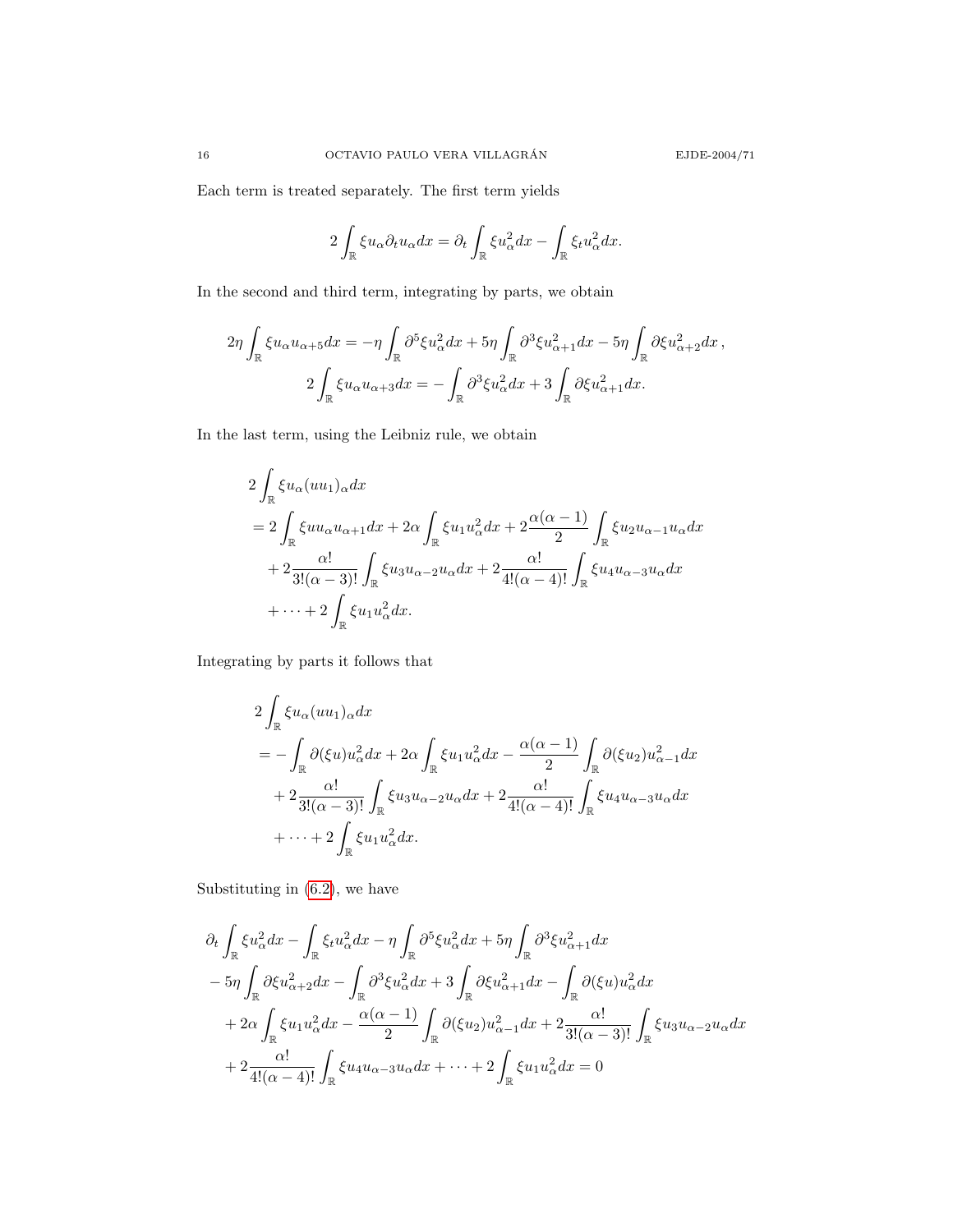hence

$$
\partial_t \int_{\mathbb{R}} \xi u_{\alpha}^2 dx + \int_{\mathbb{R}} (5\eta \partial^3 \xi + 3\partial \xi) u_{\alpha+1}^2 dx - 5\eta \int_{\mathbb{R}} \partial \xi u_{\alpha+2}^2 dx
$$
  
+ 
$$
\int_{\mathbb{R}} (-\xi_t - \eta \partial^5 \xi - \partial^3 \xi - \partial (\xi u) + 2\alpha \xi u_1) u_{\alpha}^2 dx
$$
  
- 
$$
\frac{\alpha(\alpha - 1)}{2} \int_{\mathbb{R}} \partial (\xi u_2) u_{\alpha-1}^2 dx + 2 \frac{\alpha!}{3!(\alpha - 3)!} \int_{\mathbb{R}} \xi u_3 u_{\alpha-2} u_{\alpha} dx
$$
  
+ 
$$
2 \frac{\alpha!}{4!(\alpha - 4)!} \int_{\mathbb{R}} \xi u_4 u_{\alpha-3} u_{\alpha} dx + \dots + 2 \int_{\mathbb{R}} \xi u_1 u_{\alpha}^2 dx = 0
$$

<span id="page-16-0"></span>then using [\(2.4\)](#page-1-1), Gagliardo - Nirenberg's inequality and standard estimates we get

$$
\partial_t \int_{\mathbb{R}} \xi u_\alpha^2 dx + \int_{\mathbb{R}} (5\eta + 3)\xi u_{\alpha+1}^2 dx - 5\eta \int_{\mathbb{R}} \partial \xi u_{\alpha+2}^2 dx \le c \int_{\mathbb{R}} \xi u_\alpha^2 dx. \tag{6.3}
$$

Integrating [\(6.3\)](#page-16-0) in  $t \in [0, T_{\text{max}} = T]$  we obtain

$$
\int_{\mathbb{R}} \xi u_{\alpha}^{2} dx + \int_{0}^{t} \int_{\mathbb{R}} (5\eta + 3)\xi u_{\alpha+1}^{2} dx ds - 5\eta \int_{0}^{t} \int_{\mathbb{R}} \partial \xi u_{\alpha+2}^{2} dx ds \leq ||\varphi||_{\alpha}^{2} + \int_{0}^{t} (c \int_{\mathbb{R}} \xi u_{\alpha}^{2} dx) ds,
$$

where

$$
\int_{\mathbb{R}} \xi u_{\alpha}^{2} dx \leq ||\varphi||_{\alpha}^{2} + \int_{0}^{t} (c \int_{\mathbb{R}} \xi u_{\alpha}^{2} dx) ds.
$$

Using Gronwall's inequality

$$
\int_{\mathbb{R}} \xi u_{\alpha}^{2} dx \leq ||\varphi||_{\alpha}^{2} e^{ct} \leq ||\varphi||_{\alpha}^{2} e^{cT}
$$

it follows that

$$
\int_{\mathbb{R}} \xi u_{\alpha}^{2} dx \leq C = C(T, \|\varphi\|).
$$

Then for any  $T = T_{\text{max}} > 0$ , there exists  $C = C(T, ||\varphi||)$  such that

$$
||u||_{\alpha}^{2} + \int_{0}^{t} \int_{\mathbb{R}} (5\eta + 3)\xi u_{\alpha+1}^{2} dx ds - 5\eta \int_{0}^{t} \int_{\mathbb{R}} \partial \xi u_{\alpha+2}^{2} dx ds \leq C.
$$

This concludes the proof.

# 7. Persistence Theorem

<span id="page-16-1"></span>As a starting point for the a priori gain of regularity results that will be discussed in the next section, we need to develop some estimates for solutions of the equation [\(2.5\)](#page-2-0) in weighted Sobolev norms. The existence of these weighted estimates is often called the *persistence* of a property of the initial data  $\varphi$ . We show that if  $\varphi \in H^5(\mathbb{R}) \cap H^L(W_{0i0})$  for  $L \geq 0, i \geq 1$  then the solution  $u(\cdot, t)$  evolves in  $H^L(W_{0i0})$  for  $t \in [0, T]$ . The time interval of such persistence is at least as long as the interval guaranteed by the existence Theorem [5.2.](#page-10-0)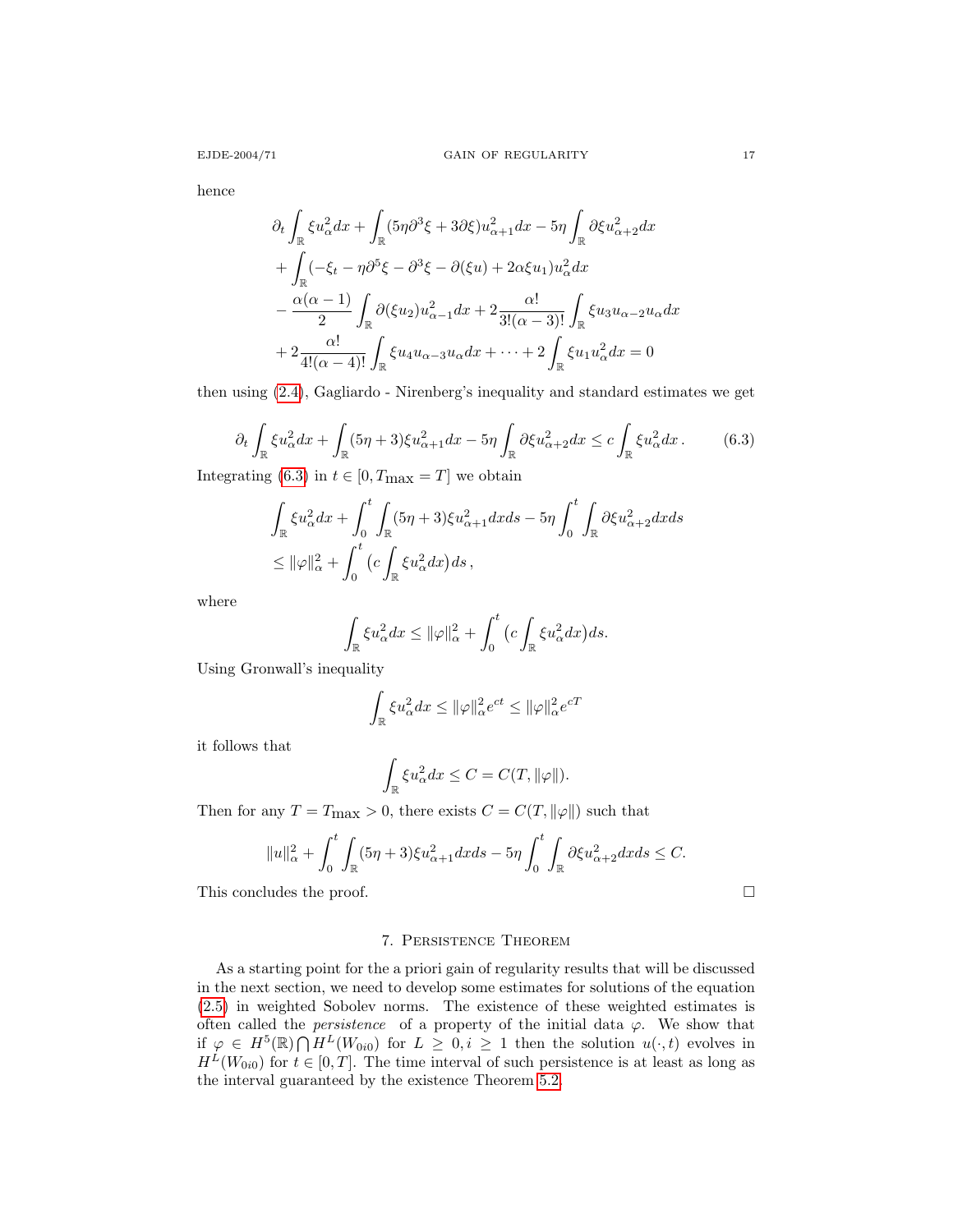**Theorem 7.1** (Persistence). Let  $i \geq 1$  and  $L \geq 0$  be non-negative integers,  $0 <$  $T<+\infty$ . Assume that u is the solution to [\(2.5\)](#page-2-0) in  $L^{\infty}([0,T];H^5(\mathbb{R}))$  with initial data  $\varphi(x) = u(x,0) \in H^5(\mathbb{R})$ . If  $\varphi(x) \in H^L(W_{0i0})$  then

$$
u \in L^{\infty}([0,T]; H^5(\mathbb{R}) \bigcap H^L(W_{0i0}))
$$
\n
$$
(7.1)
$$

<span id="page-17-2"></span><span id="page-17-1"></span><span id="page-17-0"></span>
$$
\int_{0}^{T} \int_{\mathbb{R}} |\partial^{L+1} u(x,t)|^{2} \mu_{1} dx dt < +\infty
$$
\n(7.2)

$$
\int_0^T \int_{\mathbb{R}} |\partial^{L+2} u(x,t)|^2 \mu_2 dx dt < +\infty ,\qquad (7.3)
$$

where  $\sigma$  is arbitrary,  $\mu_1 \in W_{\sigma,i,0}$  and  $\mu_2 \in W_{\sigma,i-1,0}$  for  $i \geq 1$ .

*Proof.* We use induction on  $\alpha$ . Let

$$
u \in L^{\infty}([0,T]; H^5(\mathbb{R}) \bigcap H^{\alpha}(W_{0i0}))
$$
 for  $0 \le \alpha \le L$ .

We derive formally some a priori estimate for the solution where the bound, involves only the norms of u in  $L^{\infty}([0,T]; H^5(\mathbb{R}))$  and the norms of  $\varphi$  in  $H^5(W_{0i0})$ . We do this by approximating  $u(x, t)$  through smooth solutions, and the weight functions by smooth bounded functions. By Theorem [5.2,](#page-10-0) we have

$$
u(x,t) \in L^{\infty}([0,T];H^N(\mathbb{R})) \quad \text{with} \quad N = \max\{L, 5\}.
$$

In particular  $u_i(x, t) \in L^{\infty}([0, T] \times \mathbb{R})$  for  $0 \leq j \leq N - 1$ . To obtain [\(7.1\)](#page-17-0)-[\(7.2\)](#page-17-1) and [\(7.3\)](#page-17-2) there are two ways of approximation perform. We approximate general solutions by smooth solutions, and we approximate general weight functions by bounded weight functions. The first of these procedures has already been discussed, so we will concentrate on the second.

Given a smooth weight function  $\mu_2(x) \in W_{\sigma,i-1,0}$  with  $\sigma > 0$ , we take a sequence  $\mu_2^{\beta}(x)$  of smooth bounded weight functions approximating  $\mu_2(x)$  from below, uniformly on any half line  $(-\infty, c)$ . Define the weight functions for the  $\alpha$ -th induction step as

<span id="page-17-3"></span>
$$
\xi_{\beta}(x,t) = -\frac{1}{5\eta} \left( 1 + \int_{-\infty}^{x} \mu_2^{\beta}(y,t) dy \right)
$$

then the  $\xi_{\beta}$  are bounded weight functions which approximate a desired weight function  $\xi \in W_{0i0}$  from below, uniformly on a compact set. For  $\alpha = 0$ , multiplying [\(2.5\)](#page-2-0) by  $2\xi_{\beta}u$ , and integrating over  $x \in \mathbb{R}$ .

$$
2\int_{\mathbb{R}} \xi_{\beta}uu_{t}dt + 2\eta \int_{\mathbb{R}} \xi_{\beta}uu_{5}dx + 2\int_{\mathbb{R}} \xi_{\beta}uu_{3}dx + 2\int_{\mathbb{R}} \xi_{\beta}u^{2}u_{1}dx = 0.
$$
 (7.4)

Each term is treated separately. In the first term we have

$$
2\int_{\mathbb{R}} \xi_{\beta} u u_t dx = \partial_t \int_{\mathbb{R}} \xi_{\beta} u^2 dx - \int_{\mathbb{R}} \partial_t \xi_{\beta} u^2 dx.
$$

For the others terms, using integration by parts, we have

$$
2\eta \int_{\mathbb{R}} \xi_{\beta} u u_5 dx = -\eta \int_{\mathbb{R}} \partial^5 \xi_{\beta} u^2 dx + 5\eta \int_{\mathbb{R}} \partial^3 \xi_{\beta} u_1^2 dx - 5\eta \int_{\mathbb{R}} \partial \xi_{\beta} u^2 dx.
$$
  

$$
2 \int_{\mathbb{R}} \xi_{\beta} u u_3 dx = - \int_{\mathbb{R}} \partial^3 \xi_{\beta} u^2 dx + 3 \int_{\mathbb{R}} \partial \xi_{\beta} u_1^2 dx,
$$
  

$$
2 \int_{\mathbb{R}} \xi_{\beta} u^2 u_1 dx = -\frac{2}{3} \int_{\mathbb{R}} \partial \xi_{\beta} u^3 dx.
$$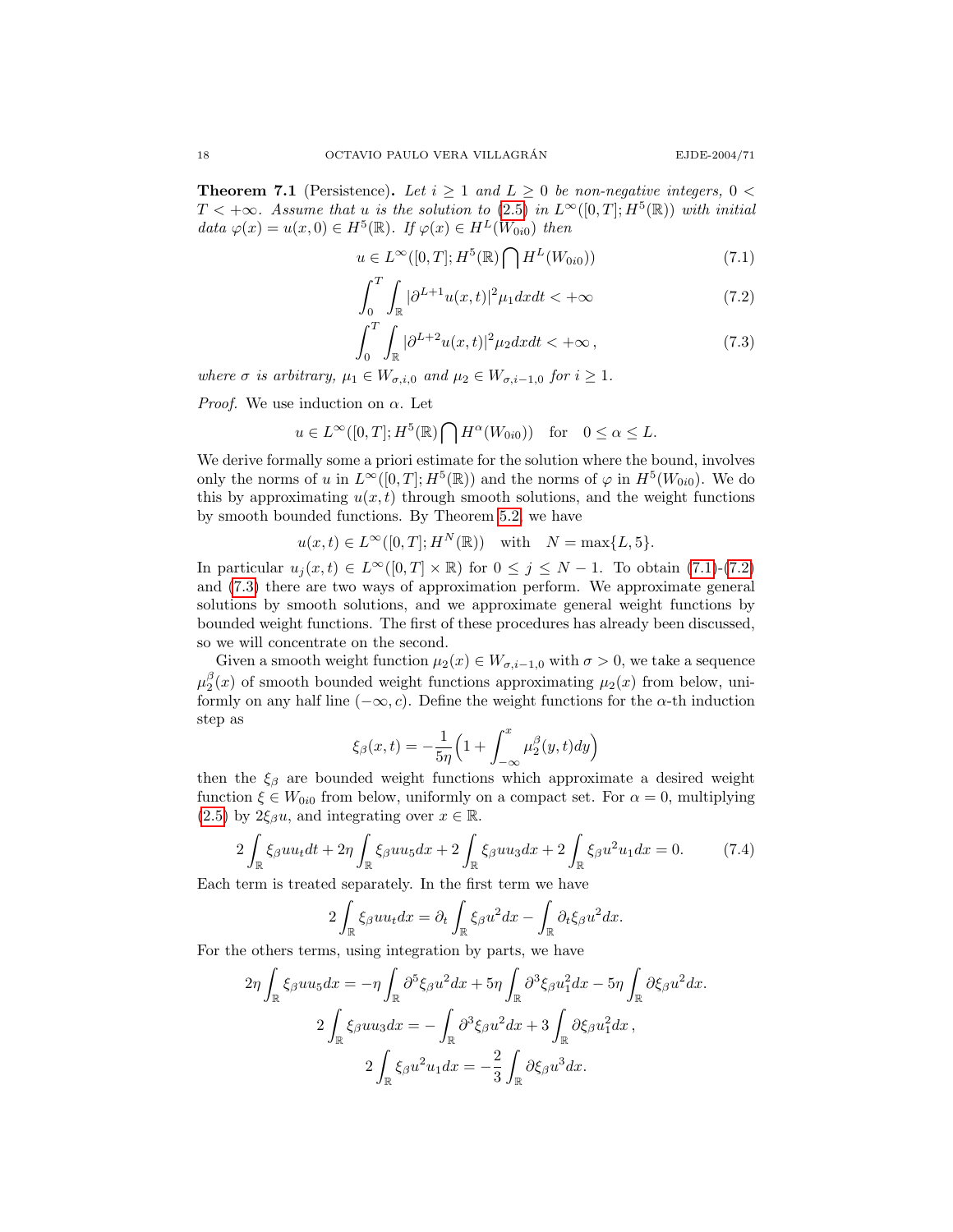Replacing in [\(7.4\)](#page-17-3), we obtain

$$
\partial_t \int_{\mathbb{R}} \xi_{\beta} u^2 dx - \int_{\mathbb{R}} \partial_t \xi_{\beta} u^2 dx - \eta \int_{\mathbb{R}} \partial^5 \xi_{\beta} u^2 dx + 5\eta \int_{\mathbb{R}} \partial^3 \xi_{\beta} u_1^2 dx
$$

$$
-5\eta \int_{\mathbb{R}} \partial \xi_{\beta} u^2 dx - \int_{\mathbb{R}} \partial^3 \xi_{\beta} u^2 dx + 3 \int_{\mathbb{R}} \partial \xi_{\beta} u_1^2 dx - \frac{2}{3} \int_{\mathbb{R}} \partial \xi_{\beta} u^3 dx = 0
$$

then

$$
\partial_t \int_{\mathbb{R}} \xi_{\beta} u^2 dx + \int_{\mathbb{R}} (5\eta \partial^3 \xi_{\beta} + 3\partial \xi_{\beta}) u_1^2 dx - 5\eta \int_{\mathbb{R}} \partial \xi_{\beta} u_2^2 dx \n+ \int_{\mathbb{R}} (-\partial_t \xi_{\beta} - \eta \partial^5 \xi_{\beta} - \partial^3 \xi_{\beta} - \frac{2}{3} \xi_{\beta} u) u^2 dx = 0.
$$

Using [\(2.4\)](#page-1-1), for  $c_5 > 0$  ( $\eta < -3/5$ ),

$$
\partial_t \int_{\mathbb{R}} \xi_{\beta} u^2 dx - c_5 (5\eta + 3) \int_{\mathbb{R}} \xi_{\beta} u_1^2 dx - 5\eta \int_{\mathbb{R}} \partial \xi_{\beta} u_2^2 dx + \int_{\mathbb{R}} (-\partial_t \xi_{\beta} - \eta \partial^5 \xi_{\beta} - \partial^3 \xi_{\beta} - \frac{2}{3} \xi_{\beta} u) u^2 dx \le 0.
$$

Using again [\(2.4\)](#page-1-1) and Gagliardo-Nirenberg's inequality, we obtain

$$
\partial_t \int_{\mathbb{R}} \xi_{\beta} u^2 dx - c_5(5\eta + 3) \int_{\mathbb{R}} \xi_{\beta} u_1^2 dx - 5\eta \int_{\mathbb{R}} \partial \xi_{\beta} u_2^2 dx \le c \int_{\mathbb{R}} \xi_{\beta} u^2 dx
$$

thus

<span id="page-18-0"></span>
$$
\partial_t \int_{\mathbb{R}} \xi_{\beta} u^2 dx \leq c \int_{\mathbb{R}} \xi_{\beta} u^2 dx.
$$

We apply Gronwall's lemma to conclude

$$
\int_{\mathbb{R}} \xi_{\beta} u^2 dx \le C = C(T, \|\varphi\|) \tag{7.5}
$$

for  $0 \le t \le T$  and c not depending on  $\beta > 0$ , the weighted estimate remains true for  $\beta \rightarrow 0.$ 

Now, we assume that the result is true for  $(\alpha - 1)$  and we prove that it is true for α. To prove this, we start from the main inequality [\(3.2\)](#page-3-0) with  $\mu_1, \mu_2$  and ξ given by  $\mu_1^{\beta}, \mu_2^{\beta}$  and  $\xi_{\beta}$  respectively.

$$
\partial_t \int_\mathbb{R} \xi_\beta u_\alpha^2 dx + \int_\mathbb{R} \mu_1^\beta u_{\alpha+1}^2 dx + \int_\mathbb{R} \mu_2^\beta u_{\alpha+2}^2 dx + \int_\mathbb{R} \theta_\beta u_\alpha^2 dx + \int_\mathbb{R} R_\alpha dx \leq 0
$$

with

$$
\mu_1^{\beta} = -c_5(5\eta + 3)\xi_{\beta} \quad \text{for } \eta < -3/5 \text{ (Natural Condition)}
$$

$$
\mu_2^{\beta} = -5\eta \partial \xi_{\beta}
$$

$$
\theta_{\beta} = -\partial_t \xi_{\beta} - \eta \partial^5 \xi_{\beta} - \partial^3 \xi_{\beta} - \partial (\xi_{\beta} u)
$$

$$
R_{\alpha} = O(u_{\alpha}, \dots)
$$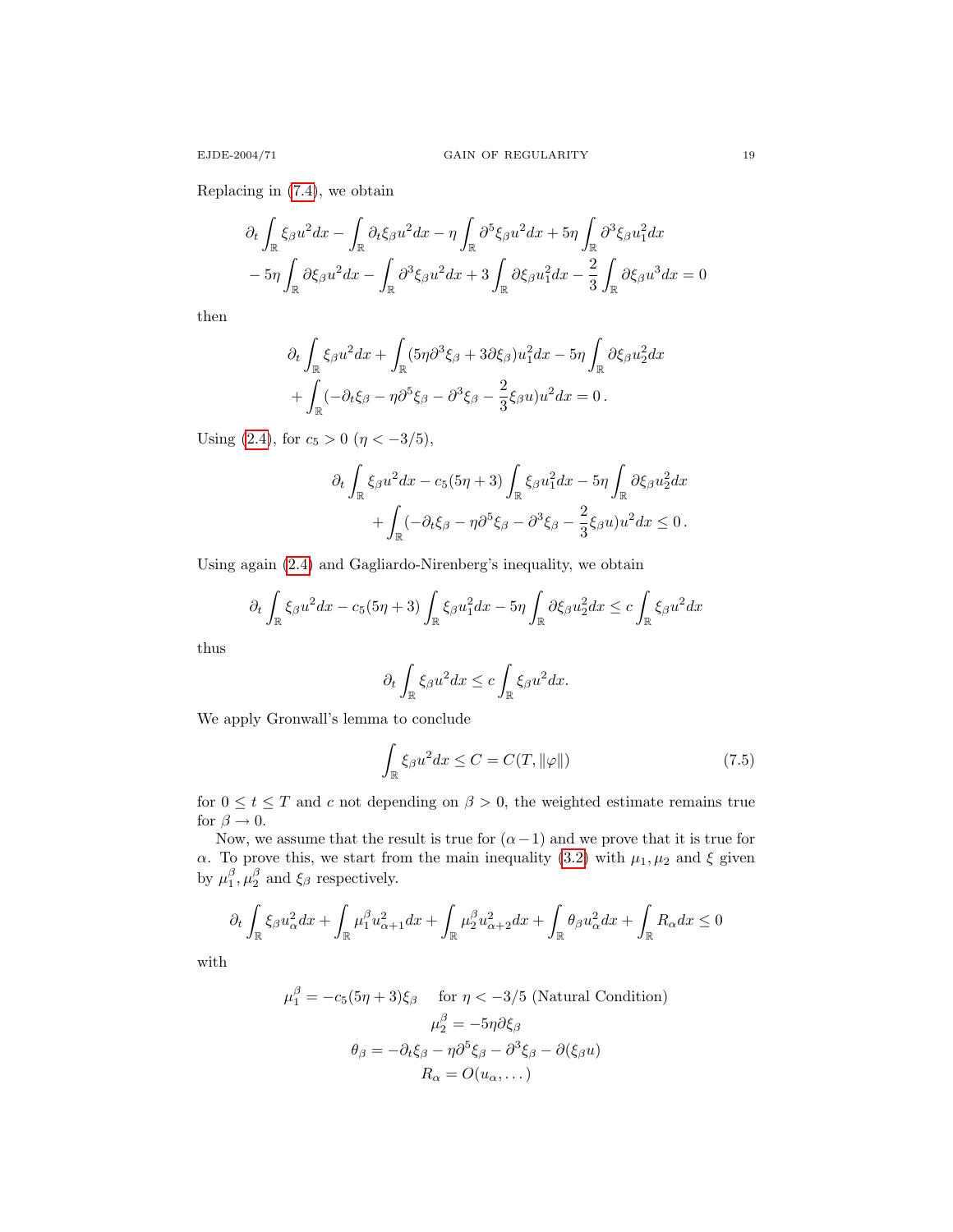then

$$
\partial_t \int_{\mathbb{R}} \xi_{\beta} u_{\alpha}^2 dx + \int_{\mathbb{R}} \mu_1^{\beta} u_{\alpha+1}^2 dx + \int_{\mathbb{R}} \mu_2^{\beta} u_{\alpha+2}^2 dx \le - \int_{\mathbb{R}} \theta_{\beta} u_{\alpha}^2 dx - \int_{\mathbb{R}} R_{\alpha} dx
$$
  

$$
\le - \int_{\mathbb{R}} \theta_{\beta} u_{\alpha}^2 dx - \int_{\mathbb{R}} R_{\alpha} dx
$$
  

$$
\le \int_{\mathbb{R}} |\theta_{\beta}| u_{\alpha}^2 dx + \int_{\mathbb{R}} |R_{\alpha}| dx.
$$

Using [\(2.4\)](#page-1-1) and Gagliardo-Nirenberg in the first term of the right side we obtain

$$
\int_{\mathbb{R}} |\theta_{\beta}| dx \leq c \int_{\mathbb{R}} \xi_{\beta} u_{\alpha}^{2} dx
$$

Thus

$$
\partial_t \int_{\mathbb{R}} \xi_{\beta} u_{\alpha}^2 dx + \int_{\mathbb{R}} \mu_1^{\beta} u_{\alpha+1}^2 dx + \int_{\mathbb{R}} \mu_2^{\beta} u_{\alpha+2}^2 dx \leq c \int_{\mathbb{R}} \xi_{\beta} u_{\alpha}^2 dx + \int_{\mathbb{R}} |R_{\alpha}| dx.
$$

According to [\(3.5\)](#page-3-1),  $\int_{\mathbb{R}} R_{\alpha} dx$  contains a term of the form

<span id="page-19-1"></span><span id="page-19-0"></span>
$$
\int_{\mathbb{R}} \xi_{\beta} u_{\nu_1} u_{\nu_2} u_{\alpha} dx.
$$
\n(7.6)

Let  $\nu_2 \le \alpha - 2$ . Integrating [\(7.6\)](#page-19-0) by parts and using Hölder's inequality we obtain

$$
c\Big[\Big(\int_{\mathbb{R}}\xi_{\beta}u_{\nu_{2}+1}^{2}dx\Big)^{1/2}+\Big(\int_{\mathbb{R}}\xi_{\beta}u_{\nu_{2}}^{2}dx\Big)^{1/2}\Big]\Big(\int_{\mathbb{R}}\xi_{\beta}u_{\alpha-1}^{2}dx\Big)^{1/2}\tag{7.7}
$$

where [\(7.7\)](#page-19-1) is bounded by hypothesis. Now suppose that  $\alpha - 1 = \nu_1 = \nu_2$ , then in [\(7.6\)](#page-19-0) we obtain

$$
\left| \int_{\mathbb{R}} \xi_{\beta} u_{\alpha-1} u_{\alpha-1} u_{\alpha} dx \right| \leq \left\| u_{\alpha-1} \right\|_{L^{\infty}(\mathbb{R})} \left( \int_{\mathbb{R}} \xi_{\beta} u_{\alpha-1}^{2} dx \right)^{1/2} \left( \int_{\mathbb{R}} \xi_{\beta} u_{\alpha}^{2} dx \right)^{1/2}
$$

where  $||u_{\alpha-1}||_{L^{\infty}(\mathbb{R})}$  is bounded by hypothesis, and the estimate is complete. Finally, for  $\nu_1 = \alpha - 2; \nu_2 = \alpha - 1$  we have

$$
\begin{split}\n\left| \int_{\mathbb{R}} \xi_{\beta} u_{\alpha-2} u_{\alpha-1} u_{\alpha} dx \right| &= \left| \int_{\mathbb{R}} \sqrt{\xi_{\beta}} u_{\alpha-2} u_{\alpha-1} \sqrt{\xi_{\beta}} u_{\alpha} dx \right| \\
&\leq \left\| \sqrt{\xi_{\beta}} u_{\alpha-2} \right\|_{L^{\infty}(\mathbb{R})} \left| \int_{\mathbb{R}} u_{\alpha-1} \sqrt{\xi_{\beta}} u_{\alpha} dx \right| \\
&\leq \left\| \sqrt{\xi_{\beta}} u_{\alpha-2} \right\|_{L^{\infty}(\mathbb{R})} \left\| u_{\alpha-1} \right\|_{L^{2}(\mathbb{R})} \left( \int_{\mathbb{R}} \xi_{\beta} u_{\alpha}^{2} dx \right)^{1/2} \\
&\leq c \left\| u_{\alpha-1} \right\|_{L^{2}(\mathbb{R})} \left( \int_{\mathbb{R}} \xi_{\beta} u_{\alpha}^{2} dx \right)^{1/2}.\n\end{split}
$$

Using these estimates in [\(7.5\)](#page-18-0), and applying the Gronwall's argument, we obtain for  $0 \le t \le T$ ,

$$
\partial_t \int_{\mathbb{R}} \xi_{\beta} u_{\alpha}^2 dx + \int_{\mathbb{R}} \mu_1^{\beta} u_{\alpha+1}^2 dx + \int_{\mathbb{R}} \mu_2^{\beta} u_{\alpha+2}^2 dx \le c_0 e^{c_1 t} \Big( \int_{\mathbb{R}} \xi_{\beta} \varphi_{\alpha}^2(x) dx + 1 \Big)
$$

where  $c_0$  and  $c_1$  are independent  $\beta$  such that letting the parameter  $\beta \to 0$  the desired estimates (7.2) and (7.3) are obtained. desired estimates [\(7.2\)](#page-17-1) and [\(7.3\)](#page-17-2) are obtained.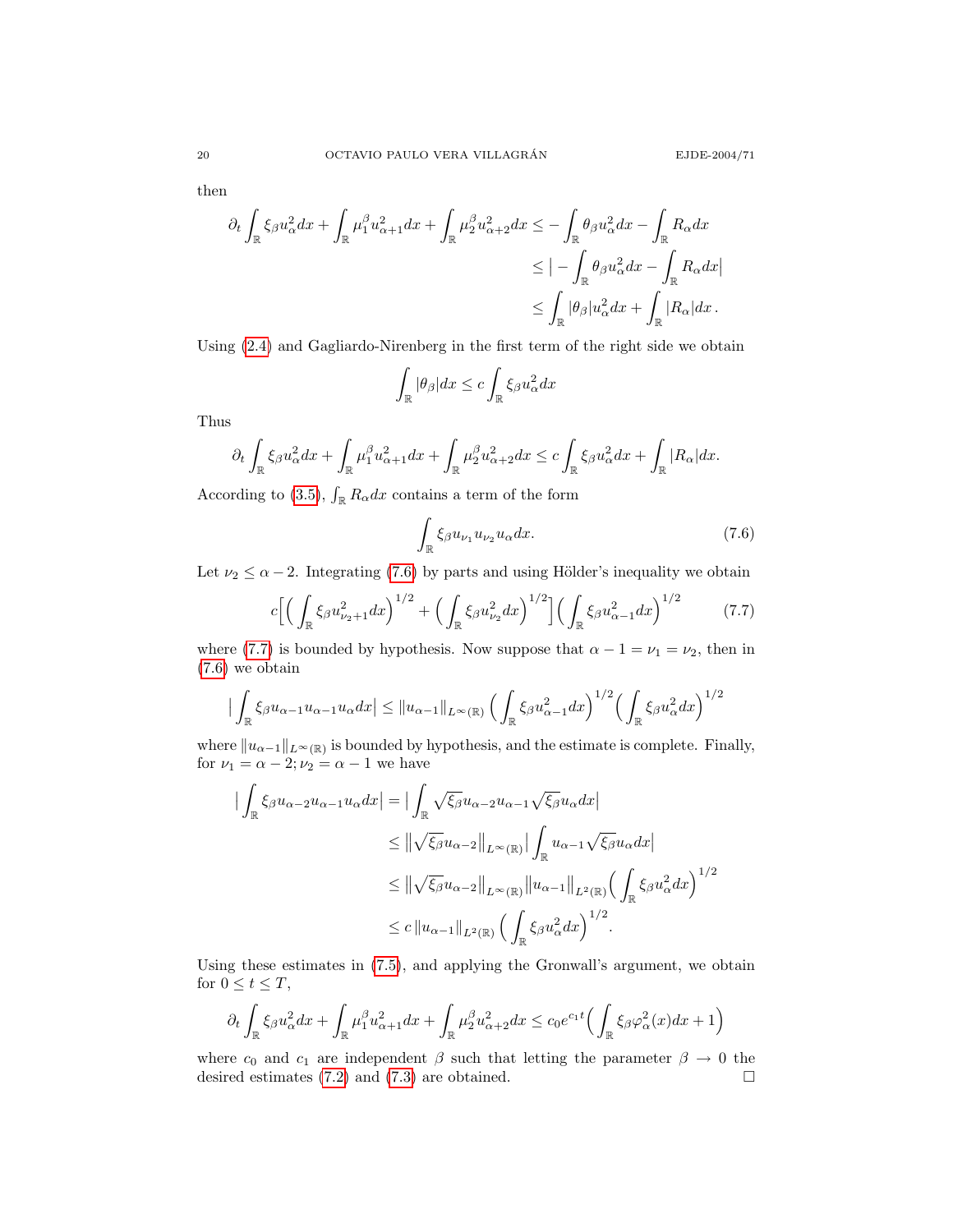#### <span id="page-20-1"></span><span id="page-20-0"></span>8. Main Theorem

In this section we state and prove our main Theorem, which states that if the initial data  $u(x, 0)$  decays faster than polinomially on  $\mathbb{R}^+ = \{x \in \mathbb{R}; x > 0\}$  and possesses certain initial Sobolev regularity, then the solution  $u(x, t) \in C^{\infty}$  for all  $t > 0$ . For the main Theorem, we take  $6 \le \alpha \le L+4$ . For  $\alpha \le L+4$ , we take

$$
\mu_1 \in W_{\sigma, L-\alpha+5, \alpha-5} \implies \xi \in W_{\sigma, L-\alpha+5, \alpha-5} \tag{8.1}
$$

$$
\mu_2 \in W_{\sigma, L-\alpha+4, \alpha-5} \quad \Longrightarrow \quad \xi \in W_{\sigma, L-\alpha+5, \alpha-5} \tag{8.2}
$$

**Lemma 8.1** (Estimate of error terms). Let  $6 \le \alpha \le L+4$  and the weight functions be chosen as in  $(8.1)-(8.2)$  $(8.1)-(8.2)$  $(8.1)-(8.2)$ , then

<span id="page-20-4"></span>
$$
\left|\int_{0}^{T} \int_{\mathbb{R}} \left(\theta u_{\alpha}^{2} + R_{\alpha}\right) dxdt\right| \leq c,
$$
\n(8.3)

where c depends only on the norms of u in

$$
L^{\infty}([0,T]; H^{\beta}(W_{\sigma,L-\beta+5,\beta-5})) \bigcap L^{2}([0,T]; H^{\beta+1}(W_{\sigma,L-\beta+5,\beta-5})
$$

$$
\bigcap H^{\beta+2}(W_{\sigma,L-\beta+4,\beta-5}))
$$

for  $5 \le \beta \le \alpha - 1$ , and the norms of u in  $L^{\infty}([0, T]; H^5(W_{0L0}))$ .

*Proof.* We must estimate both  $R_{\alpha}$  and  $\theta$ . We begin with a term of  $R_{\alpha}$  of the form

<span id="page-20-3"></span><span id="page-20-2"></span>
$$
\xi u_{\nu_1} u_{\nu_2} u_{\alpha} \tag{8.4}
$$

assuming that  $\nu_1 \leq \alpha - 2$ . By the induction hypothesis, u is bounded in  $L^{\infty}([0,T]; H^{\beta}(W_{\sigma,L-(\beta-5)^{+},(\beta-5)^{+}}))$  for  $0 \leq \beta \leq \alpha-1$ . By Lemma [2.1,](#page-2-2)

$$
\sup_{t>0} \sup_{x \in \mathbb{R}} \zeta u_{\beta}^2 < +\infty \tag{8.5}
$$

for  $0 \leq \beta \leq \alpha - 2$  and  $\zeta \in W_{\sigma, L-(\beta-4)^{+}, (\beta-4)^{+}}$ . We estimate  $u_{\nu_1}$  using [\(8.5\)](#page-20-2). We estimate  $u_{\nu_2}$  and  $u_{\alpha}$  using the weighted  $L^2$  bounds

$$
\int_0^T \int_{\mathbb{R}} \zeta u_{\nu_2}^2 dxdt < +\infty \quad \text{for } \zeta \in W_{\sigma, L - (\nu_2 - 5)^+, (\nu_2 - 6)^+}
$$
 (8.6)

and the same with  $\nu_2$  replaced by  $\alpha$ . It suffices to check the powers of t, the powers of x as  $x \to +\infty$  and the exponential of x as  $x \to -\infty$ .

For  $x > 1$ . In the term [\(8.4\)](#page-20-3), the factor  $\xi$  constributed according to [\(8.1\)](#page-20-0)-[\(8.2\)](#page-20-1)

$$
\xi(x,t)=t^{(\alpha-5)}x^{(L-\alpha+5)}t^{-(\alpha-5)}x^{-(L-\alpha+5)}\xi(x,t)\leq c_2t^{(\alpha-5)}x^{(L-\alpha+5)}
$$

by [\(2.3\)](#page-1-2). Then  $\xi u_{\nu_1} u_{\nu_2} u_{\alpha} \leq c_2 t^{(\alpha-5)} x^{(L-\alpha+5)} u_{\nu_1} u_{\nu_2} u_{\alpha}$ . Moreover

$$
\begin{split} u_{\nu_1}u_{\nu_2}u_{\alpha} &= t^{\frac{(\nu_1-4)^+}{2}}x^{\frac{L-(\nu_1-4)^+}{2}}t^{\frac{-(\nu_1-4)^+}{2}}x^{\frac{-(L-(\nu_1-4)^+)}{2}}\\ &\times u_{\nu_1}t^{\frac{(\nu_2-6)^+}{2}}x^{\frac{L-(\nu_2-5)^+}{2}}t^{\frac{-(\nu_2-6)^+}{2}}x^{\frac{-(L-(\nu_2-5)^+)}{2}}u_{\nu_2}\\ &\times t^{\frac{(\alpha-6)^+}{2}}x^{\frac{L-(\alpha-5)^+}{2}}t^{\frac{-(\alpha-6)^+}{2}}x^{\frac{-(L-(\alpha-5)^+)}{2}}u_{\alpha}. \end{split}
$$

It follows that  $\xi u_u, u_u u_\alpha$ 

$$
\leq c_2 t^M x^T t^{\frac{(\nu_1 - 4)^+}{2}} x^{\frac{L - (\nu_1 - 4)^+}{2}} u_{\nu_1} t^{\frac{(\nu_2 - 6)^+}{2}} x^{\frac{L - (\nu_2 - 5)^+}{2}} u_{\nu_2} t^{\frac{(\alpha - 6)^+}{2}} x^{\frac{L - (\alpha - 5)}{2}} u_{\alpha} \tag{8.7}
$$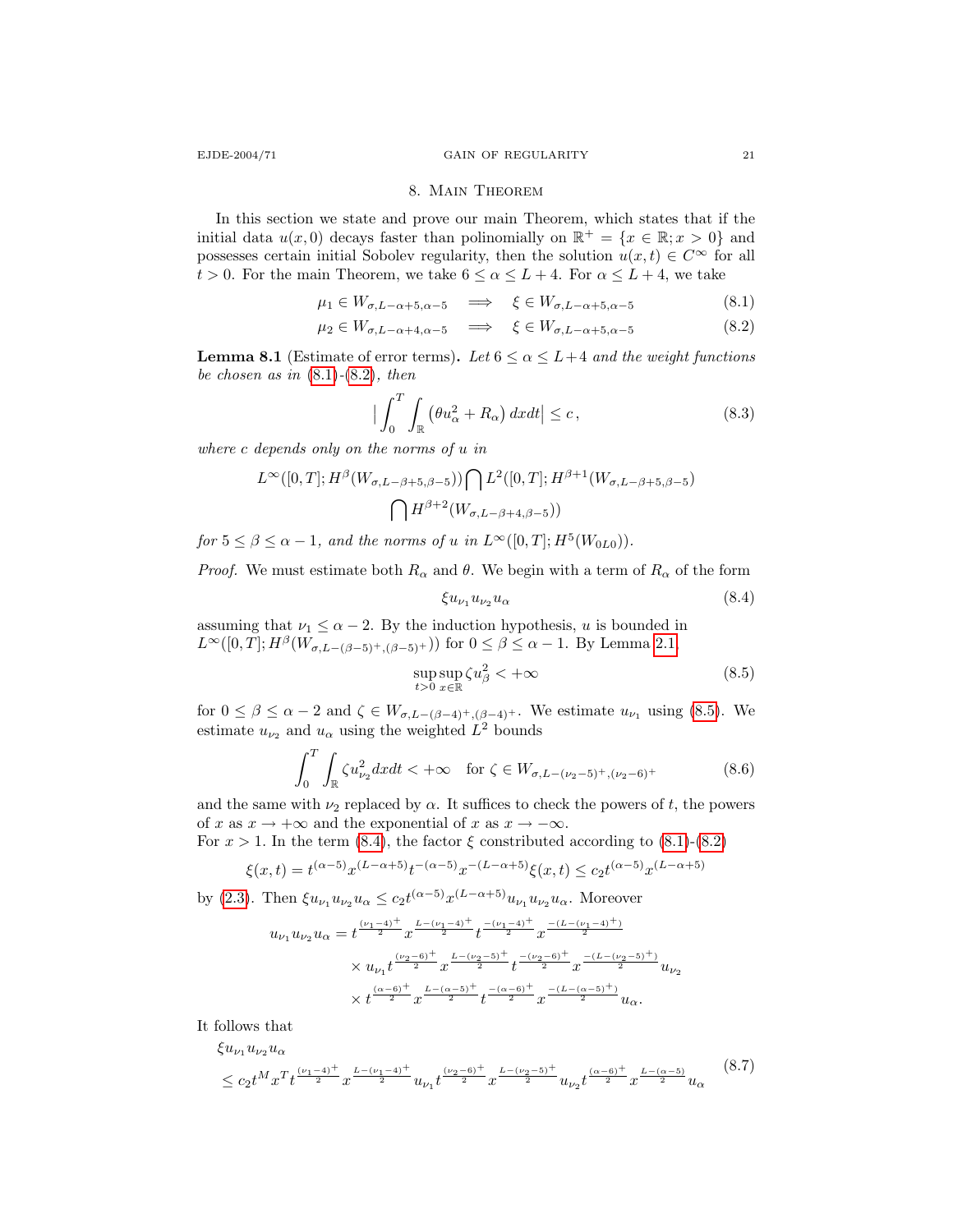where  $M = \alpha - 5 - \frac{1}{2}(\nu_1 - 4)^+ - \frac{1}{2}(\nu_2 - 6)^+ - \frac{1}{2}(\alpha - 6)^+$  and  $T = (T - \alpha + 5) - \frac{1}{2}$ 

 $\frac{1}{2}(T - (\alpha - 5)^{+}) - \frac{1}{2}$  $\frac{1}{2}(T-(\nu_2-5)^+)-\frac{1}{2}$  $\frac{1}{2}(T-(\nu_1-4)^+).$ 

Claim  $M \geq 0$  is large enough, that the extra power of t can be omitted.

$$
2M = 2\alpha - 10 - (\nu_1 - 4)^+ - (\nu_2 - 6)^+ - (\alpha - 6)^+
$$
  
=  $\alpha - 4 - (\nu_1 - 4)^+ - (\nu_2 - 6)^+$   
=  $\alpha - 4 - \nu_1 + 4 - \nu_2 + 6$   
=  $\alpha + 6 - (\nu_1 + \nu_2)$   
=  $\alpha + 6 - (\alpha + 1) = 5 \ge 0$ .

Claim  $T \leq 0$  is such that the extra power  $x^T$  can be bounded as  $x \to +\infty$ .

$$
T = L - \alpha + 5 - \frac{1}{2}(L - (\alpha - 5)^{+}) - \frac{1}{2}(L - (\nu_2 - 5)^{+}) - \frac{1}{2}(L - (\nu_1 - 4)^{+}).
$$

Thus

$$
2T = 2L - 2\alpha + 10 - (L - (\alpha - 5)^+) - L + (\nu_2 - 5)^+ - L + (\alpha - 4)^+
$$
  
= -L - \alpha + \nu\_1 + \nu\_2 - 4  
= -L - \alpha + \alpha + 1 - 4  
= -(L + 3) \le 0.

Now, we study the behavior as  $x \to -\infty$ . Since each factor  $u_{\nu_j}(j=1,2)$  must grow slower than an exponential  $e^{\sigma^i |x|}$  and  $\xi$  decays as an exponential  $e^{-\sigma |x|}$ , we simply need to choose the appropriate relationship between  $\sigma$  and  $\sigma'$  at each induction step. The analysis of all the terms of  $R_{\alpha}$  will be completed with the case of  $\nu_1 \geq \alpha - 1$ . Then in [\(3.6\)](#page-3-2) if  $2(\alpha + 1) \leq \alpha + 1$ ,  $\alpha \leq 3$ , but  $\alpha \geq 5$  so this possibility is impossible. For  $x < 1$  the estimate is similar, except for an exponential weight. This completes the estimate of  $R_{\alpha}$ .

Now we estimate the term  $\theta u_{\alpha}^2$  where  $\theta$  is given in [\(3.2\)](#page-3-0). We have that  $\theta$  involves derivatives of u only up to order one and hence  $\theta u_{\alpha}^2$  is a sum of terms of the same type which we have already encountered in  $R_{\alpha}$ . So, its integral can be bounded in the same manner. Indeed [\(3.2\)](#page-3-0) shows that  $\theta$  depends on  $\xi_t, \partial^5 \xi$  and derivatives of lower order. By using  $(3.3)$  we have the claim.

**Theorem 8.2** (Main Theorem). Let  $T > 0$  and  $u(x, t)$  be a solution of [\(2.5\)](#page-2-0) in the region  $\mathbb{R} \times [0,T]$  such that

<span id="page-21-0"></span>
$$
u \in L^{\infty}([0, T]; H^5(W_{0L0}))
$$
\n(8.8)

for some  $L \geq 2$  and all  $\sigma > 0$ . Then u is in  $L^{\infty}([0,T]; H^{5+l}(W_{\sigma,L-l,l}))$  $\cap L^2([0,T];H^{6+l}(W_{\sigma,L-l,l})\cap H^{7+l}(W_{\sigma,L-l-1,l}))$  for all  $0\leq l\leq L-1$ .

**Remark 8.3.** If the assumption [\(8.8\)](#page-21-0) holds for all  $L \geq 2$ , the solution is infinitely differentiable in the x-variable. From [\(2.5\)](#page-2-0) we have that the solution is  $C^{\infty}$  in both variables.

*Proof.* We use induction on  $\alpha$ . For  $\alpha = 5$ , let u be a solution of [\(2.5\)](#page-2-0) satisfying [\(8.8\)](#page-21-0). Therefore,  $u_t \in L^{\infty}([0,T]; L^2(W_{0L0}))$  where  $u \in L^{\infty}([0,T]; H^5(W_{0L0}))$  and  $u_t \in L^{\infty}([0,T]; L^2(W_{0L0}))$ . Then  $u \in C([0,T]; L^2(W_{0L0})) \cap C_w([0,T]; H^5(W_{0L0}))$ . Hence  $u: [0, T] \mapsto H^5(W_{0L0})$  is a weakly continuous function. In particular,  $u(\cdot, t) \in$  $H^5(W_{0L0})$  for all t. Let  $t_0 \in (0,T)$  and  $u(\cdot,t_0) \in H^5(W_{0L0})$ , then there are  $\{\varphi^{(n)}\} \subset$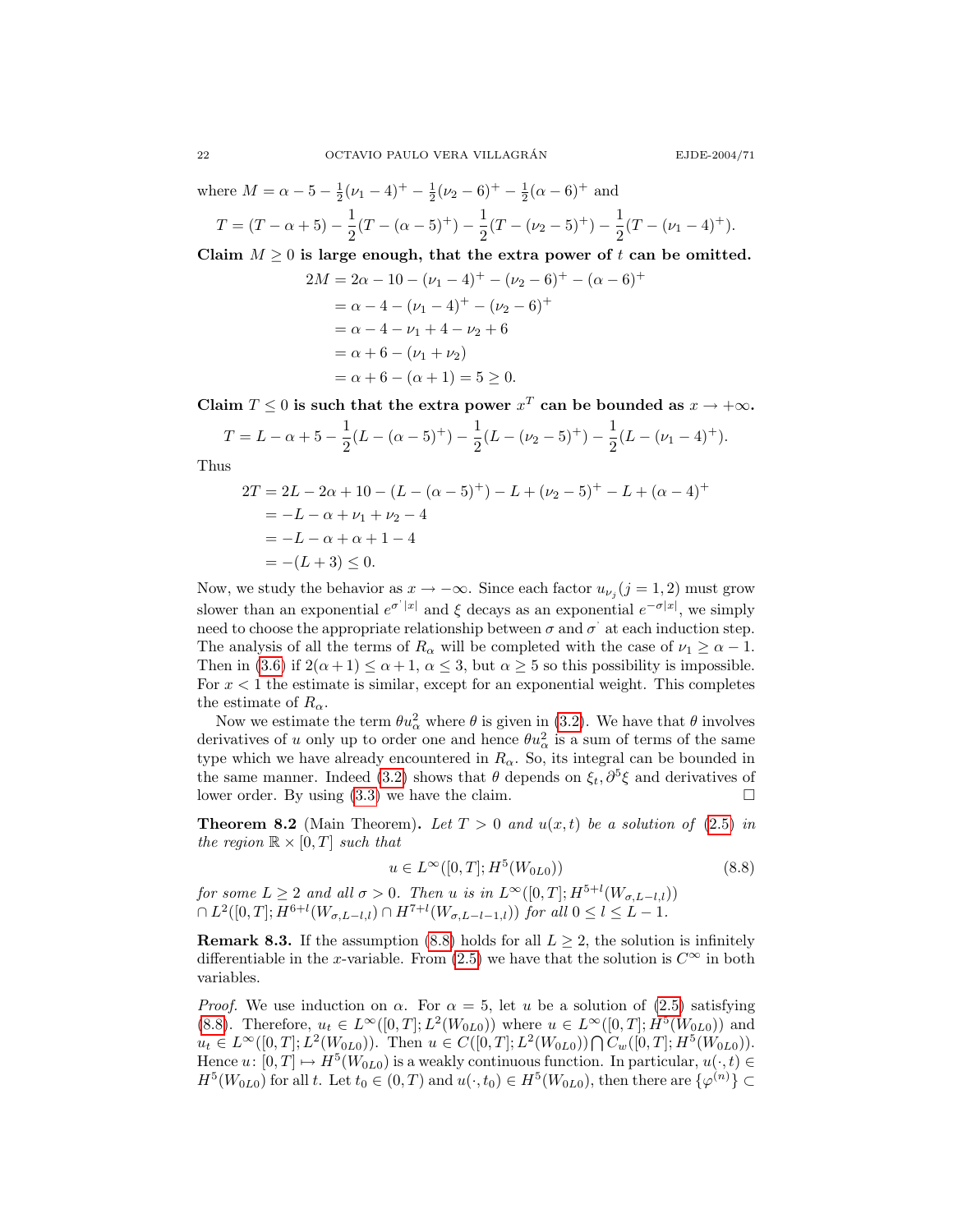$C_0^{\infty}(\mathbb{R})$  such that  $\varphi^{(n)}(\cdot) \to u(\cdot,t_0)$  in  $H^5(W_{0L0})$ . Let  $u^{(n)}(x,t)$  be a unique solution of [\(2.5\)](#page-2-0) with  $u^{(n)}(x,t_0) = \varphi^{(n)}(x)$ . Then by Theorems [5.1](#page-9-3) and [5.2,](#page-10-0) there exists in a time interval  $[t_0, t_0 + \delta]$  where  $\delta > 0$  does not depend on n and u is a unique solution of  $(2.5)$   $u^{(n)} \in L^{\infty}([t_0, t_0 + \delta]; H^5(W_{0L0}))$  with  $u^{(n)}(x, t_0) \equiv \varphi^{(n)}(x) \rightarrow$  $u(x, t_0) \equiv \varphi(x)$  in  $H^5(W_{0L0})$ . Now, by Theorem [7.1,](#page-16-1) we have

$$
u^{(n)} \in L^{\infty}([t_0, t_0 + \delta]; H^5(W_{0L0})) \bigcap L^2([t_0, t_0 + \delta]; H^6(W_{\sigma L0}) \cap H^7(W_{\sigma, L-1, 0}))
$$

with a bound that depends only on the norm of  $\varphi^{(n)}$  in  $H^5(W_{0L0})$ . Furthermore, Theorem [7.1](#page-16-1) guarantees the non-uniform bounds

<span id="page-22-6"></span>
$$
\sup_{[t_0, t_0+\delta]} \sup_x (1+|x_+|)^k |\partial^\alpha u^{(n)}(x, t)| < +\infty
$$

for each n, k and  $\alpha$ . The main inequality [\(3.2\)](#page-3-0) and the estimate [\(8.3\)](#page-20-4) are therefore valid for each  $u^{(n)}$  in the interval  $[t_0, t_0 + \delta]$ .  $\mu_2$  may be chosen arbitrarily in its weight class [\(8.1\)](#page-20-0) and then  $\xi$  is defined by [\(3.4\)](#page-3-4) and the constant  $c_1, c_2, c_3, c_4$  are independent of n. From  $(3.2)$  and  $(8.1)-(8.2)$  $(8.1)-(8.2)$  $(8.1)-(8.2)$  we have

$$
\sup_{[t_0, t_0+\delta]} \int_{\mathbb{R}} \xi [u_{\alpha}^{(n)}]^{2} dx + \int_{t_0}^{t_0+\delta} \int_{\mathbb{R}} \mu_1 [u_{\alpha+1}^{(n)}]^{2} dx dt + \int_{t_0}^{t_0+\delta} \int_{\mathbb{R}} \mu_2 [u_{\alpha+2}^{(n)}]^{2} dx dt \le c \tag{8.9}
$$

where by  $(8.3)$ , c is independ of n. Estimate  $(8.9)$  is proved by induction for  $\alpha = 5, 6, \ldots$  Thus  $u^{(n)}$  is also bounded in

$$
L^{\infty}([t_0, t_0 + \delta]; H^{\alpha}(W_{\sigma, L-\alpha+5, \alpha-5})) \bigcap L^2([t_0, t_0 + \delta]; H^{\alpha+1}(W_{\sigma, L-\alpha+5, \alpha-5}))
$$
  

$$
\bigcap L^2([t_0, t_0 + \delta]; H^{\alpha+2}(W_{\sigma, L-\alpha+4, \alpha-5}))
$$
\n(8.10)

for  $\alpha \geq 5$ . Since  $u^{(n)} \longrightarrow u$  in  $L^{\infty}([t_0, t_0 + \delta]; H^5(W_{0L0}))$ . By Corollary [5.3](#page-14-2) it follows that u belongs to the space  $(8.10)$ . Since  $\delta$  is fixed, this result is valid over the whole interval  $[0, T]$ .

#### <span id="page-22-7"></span>**REFERENCES**

- <span id="page-22-5"></span>[1] H. A. Biagioni and F. Linares. On the Benney-Lin and Kawahara Equations, Journal of Mathematical Analysis and Applications, 211, (1997) 131–152.
- [2] J. Bona, G. Ponce, J.C. Saut and M. M. Tom. A model system for strong interaction between internal solitary waves, Comm. Math. Phys. Appl. Math., 143, 1992, pp. 287-313.
- [3] J. Bona and R. Scott. Solutions of the Korteweg de Vries equation in fractional order Sobolev space, Duke Math. J. 43(1976), 87-99.
- [4] J. Bona and R. Smith. The initial value problem for the Korteweg de Vries equation, Philos. Trans. Royal Soc. London, Ser. A, 278, 1975, pp. 555-601.
- <span id="page-22-4"></span>[5] J. Bona and J.C. Saut. Dispersive blow-up of solutions of generalized Korteweg - de Vries equation, Journal of Diff. equations., 103, 1993, pp. 3-57.
- <span id="page-22-3"></span>[6] H. Cai. Dispersive smoothing effect for generalized and high order K-dV type equations. Journal of Diff. equations., 136, 1997, pp.191-221.
- <span id="page-22-1"></span>[7] A. Cohen. Solutions of the Korteweg - de Vries equations from irregular data, Duke Math., J., Vol. 45, springer, 1991, pp. 149-181.
- <span id="page-22-0"></span>[8] W. Craig and J. Goodman. Linear dispersive equations of Airy Type, J. Diff. equations., Vol. 87, 1990, pp. 38-61.
- [9] W. Craig, T. Kappeler and W. Strauss. Infinite gain of regularity for dispersive evolution equations, Microlocal Analysis and Nonlinear waves, I.M.A., Vol. 30, springer, 1991, pp. 47-50.
- <span id="page-22-2"></span>[10] W. Craig, T. Kappeler and W. Strauss. Gain of regularity for equations of Korteweg - de Vries type, Ann. Inst. Henri Poincar´e, Vol. 9, Nro. 2, 1992, pp. 147-186.